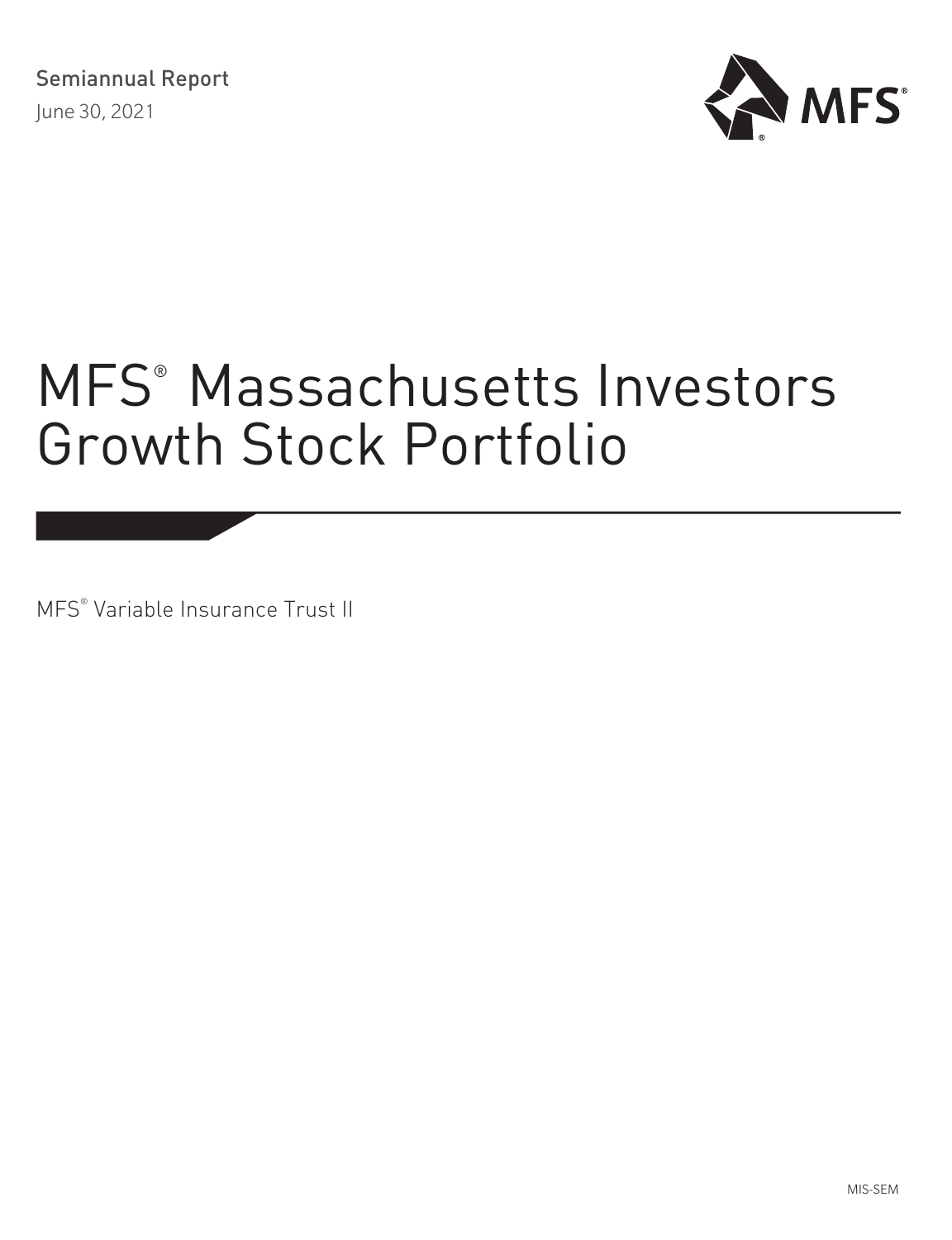# <span id="page-1-0"></span>**CONTENTS**

|                                                       | 1              |
|-------------------------------------------------------|----------------|
|                                                       | $\overline{2}$ |
|                                                       |                |
|                                                       | $\overline{4}$ |
|                                                       | - 6            |
|                                                       | - 7            |
|                                                       | - 8            |
|                                                       | - 9            |
|                                                       | 11             |
| Statement regarding liquidity risk management program | 17             |
|                                                       | 18             |
|                                                       | 18             |
|                                                       | 18             |
|                                                       |                |
|                                                       |                |

**The report is prepared for the general information of contract owners. It is authorized for distribution to prospective investors only when preceded or accompanied by a current prospectus.**

**NOT FDIC INSURED • MAY LOSE VALUE • NO BANK OR CREDIT UNION GUARANTEE • NOT A DEPOSIT • NOT INSURED BY ANY FEDERAL GOVERNMENT AGENCY OR NCUA/NCUSIF**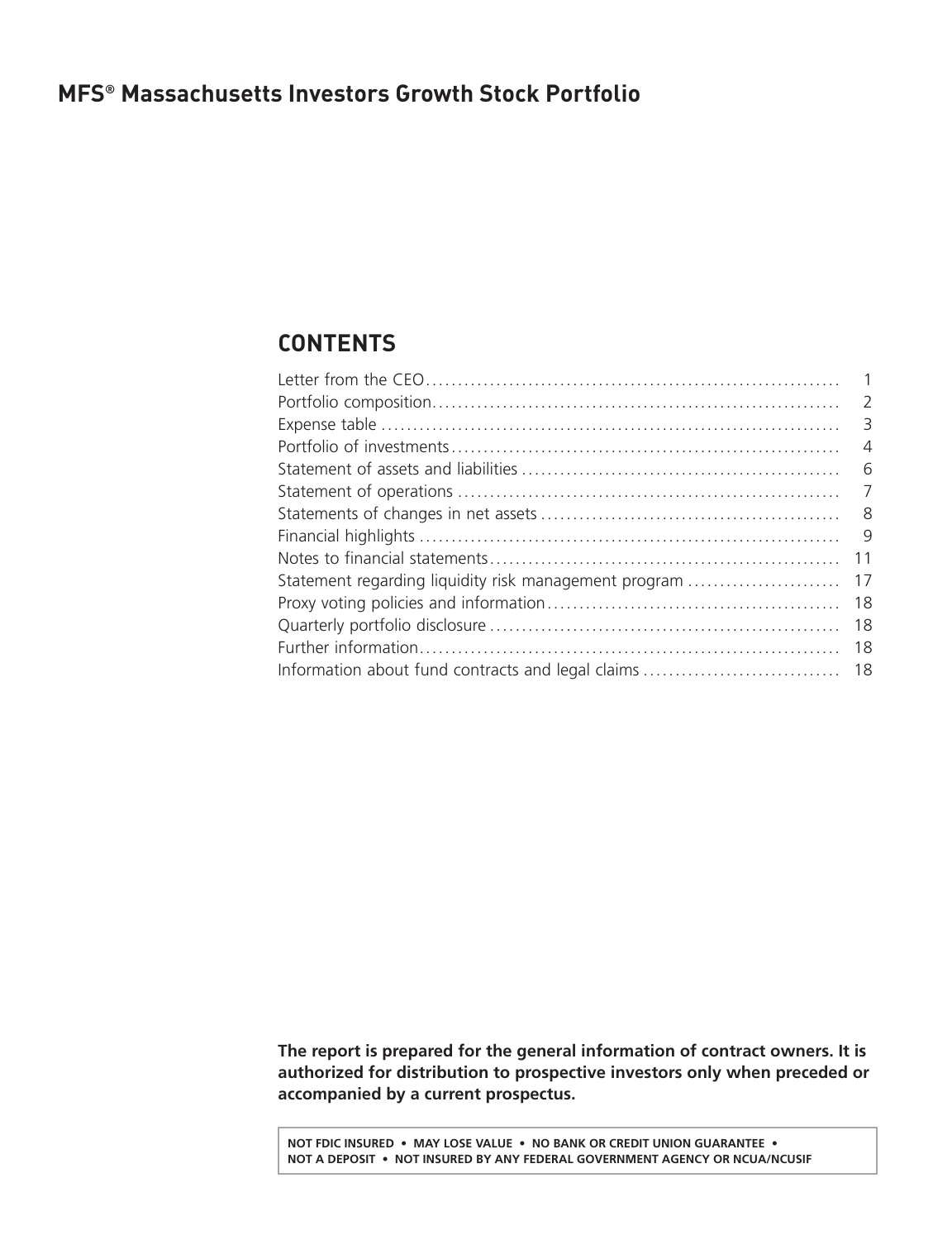# <span id="page-2-0"></span>**LETTER FROM THE CEO**



Dear Contract Owners:

After experiencing dramatic swings in the early days of the coronavirus pandemic, global equity markets have performed strongly over the past year. Though the speedy development of vaccines brightened the economic and market outlook, uncertainty remains as new variants of the virus appear, and questions persist over how fast vaccines can be made widely available in the developing world.

Global central banks have taken aggressive steps to cushion the economic and market fallout related to the virus, and governments are deploying unprecedented levels of fiscal support. Having passed a  $\overline{2}1.9$  trillion stimulus package in March, the U.S. Congress could approve additional stimulus later this year, some of it focused on infrastructure. Along with extraordinary government expenditures, pent-up consumer demand fueled a surge in economic activity as coronavirus restrictions were eased, pushing up inflation, at least temporarily. Markets initially reacted by pushing up yields on global government bonds, though some of the rate rise has since been corrected.

A spirited debate is underway among investors over whether the current price pressures will persist or prove to be temporary, caused by pandemic-induced bottlenecks. The policy measures put in place to counteract the pandemic's effects have helped build a supportive environment and are encouraging economic recovery; however, if markets disconnect from fundamentals, they can sow the seeds of instability. As such, recent dramatic increases in speculative trading in cryptocurrencies, special purpose acquisition companies (SPACs), and the like bear watching.

In the aftermath of the crisis, we could see societal changes as households, businesses, and governments adjust to a new reality, and any such alterations could affect the investment landscape. For investors, events such as the COVID-19 outbreak demonstrate the importance of having a deep understanding of company fundamentals, and we have built our global research platform to do just that.

At MFS $^{\circ}$ , we put our clients' assets to work responsibly by carefully navigating the increasing complexity of global markets and economies. Guided by our long-term philosophy and adhering to our commitment to sustainable investing, we tune out the noise and aim to uncover what we believe are the best, most durable investment opportunities in the market. Our unique global investment platform combines collective expertise, long-term discipline, and thoughtful risk management to create sustainable value for investors.

Respectfully,

Uschnel Losing

**Michael W. Roberge** Chief Executive Officer MFS Investment Management

August 13, 2021

The opinions expressed in this letter are subject to change and may not be relied upon for investment advice. No forecasts can be guaranteed.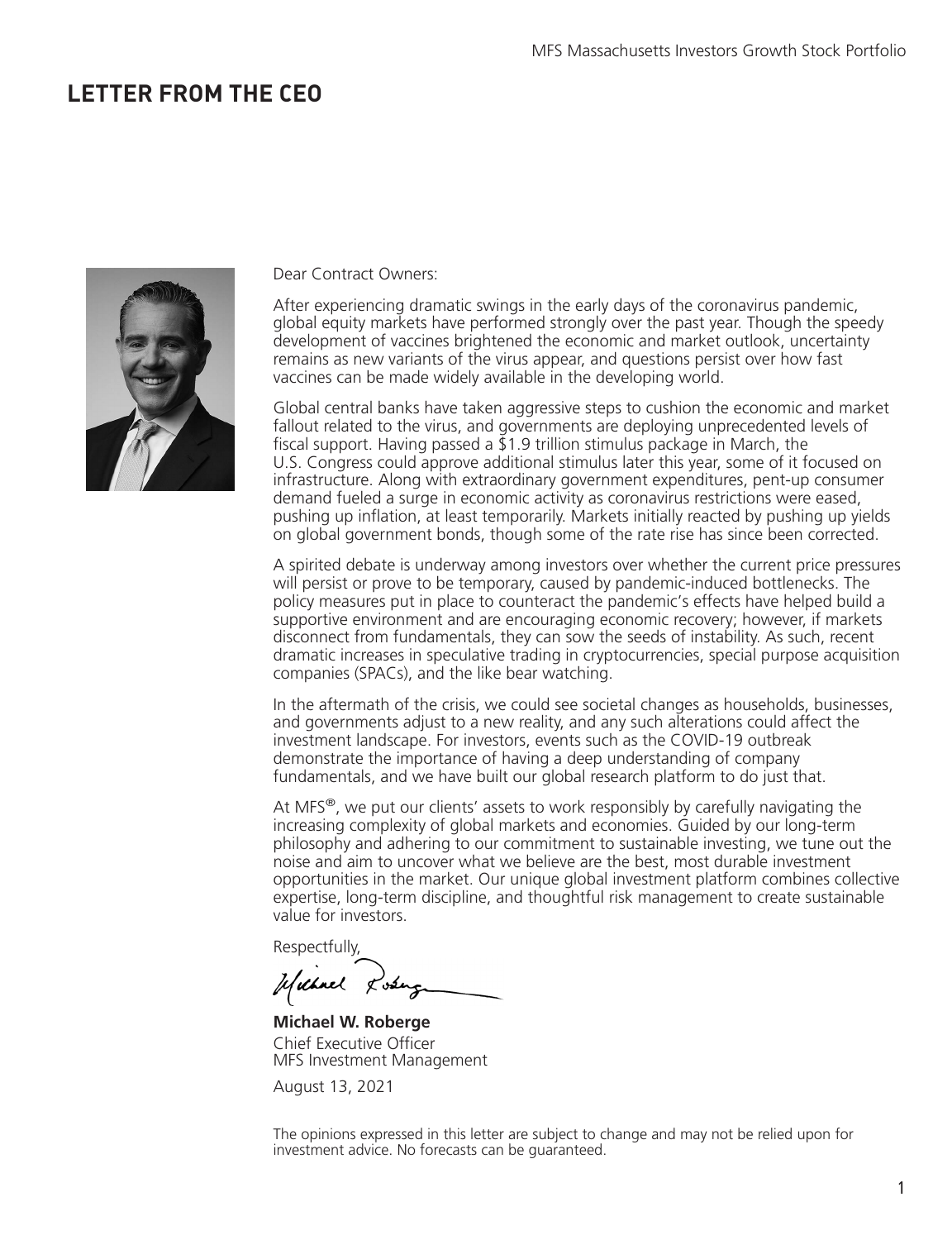# <span id="page-3-0"></span>**PORTFOLIO COMPOSITION**

### **Portfolio structure**



# **GICS equity sectors (g)**

| Information Technology        | 34.4% |
|-------------------------------|-------|
| <b>Health Care</b>            | 15.7% |
| <b>Communication Services</b> | 12.7% |
| <b>Consumer Discretionary</b> | 11.8% |
| <b>Financials</b>             | 8.0%  |
| <b>Consumer Staples</b>       | 7.0%  |
| <b>Industrials</b>            | 6.1%  |
| <b>Real Estate</b>            | 2.0%  |
| <b>Materials</b>              | 1.4%  |
| <b>Utilities</b>              | 0.6%  |
|                               |       |

### **Top ten holdings**

| Microsoft Corp.         | 10.8% |
|-------------------------|-------|
| Alphabet, Inc., "A"     | 8.4%  |
| Apple, Inc.             | 4.6%  |
| Accenture PLC, "A"      | 3.8%  |
| Visa, Inc., "A"         | 3.0%  |
| Aon PLC                 | 2.6%  |
| Colgate-Palmolive Co.   | 2.5%  |
| Boston Scientific Corp. | 2.4%  |
| Fisery, Inc.            | 2.3%  |
| Electronic Arts, Inc.   | 2.1%  |

(g) The Global Industry Classification Standard (GICS®) was developed by and/or is the exclusive property of MSCI, Inc. and S&P Global Market Intelligence Inc. ("S&P Global Market Intelligence"). GICS is a service mark of MSCI and S&P Global Market Intelligence and has been licensed for use by MFS. MFS has applied its own internal sector/industry classification methodology for equity securities and non-equity securities that are unclassified by GICS.

Cash & Cash Equivalents includes any cash, investments in money market funds, short-term securities, and other assets less liabilities. Please see the Statement of Assets and Liabilities for additional information related to the fund's cash position and other assets and liabilities.

Percentages are based on net assets as of June 30, 2021.

The portfolio is actively managed and current holdings may be different.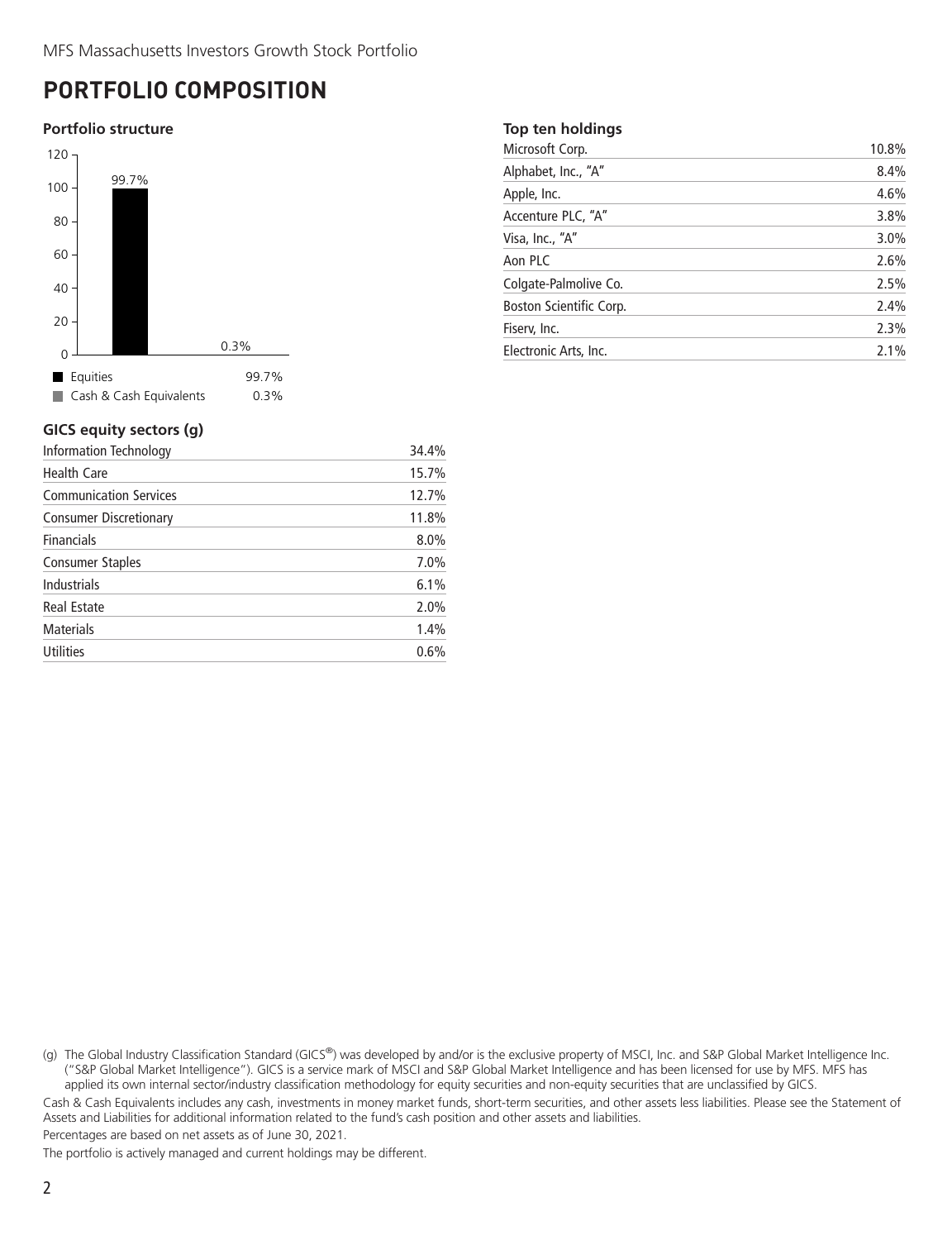# <span id="page-4-0"></span>**EXPENSE TABLE**

### **Fund Expenses Borne by the Contract Holders during the Period, January 1, 2021 through June 30, 2021**

As a contract holder of the fund, you incur ongoing costs, including management fees; distribution and/or service (12b-1) fees; and other fund expenses. This example is intended to help you understand your ongoing costs (in dollars) of investing in the fund and to compare these costs with the ongoing costs of investing in other mutual funds.

The example is based on an investment of \$1,000 invested at the beginning of the period and held for the entire period January 1, 2021 through June 30, 2021.

### **Actual Expenses**

The first line for each share class in the following table provides information about actual account values and actual expenses. You may use the information in this line, together with the amount you invested, to estimate the expenses that you paid over the period. Simply divide your account value by \$1,000 (for example, an \$8,600 account value divided by \$1,000 = 8.6), then multiply the result by the number in the first line under the heading entitled "Expenses Paid During Period" to estimate the expenses you paid on your account during this period.

### **Hypothetical Example for Comparison Purposes**

The second line for each share class in the following table provides information about hypothetical account values and hypothetical expenses based on the fund's actual expense ratio and an assumed rate of return of 5% per year before expenses, which is not the fund's actual return. The hypothetical account values and expenses may not be used to estimate the actual ending account balance or expenses you paid for the period. You may use this information to compare the ongoing costs of investing in the fund and other funds. To do so, compare this 5% hypothetical example with the 5% hypothetical examples that appear in the shareholder reports of the other funds.

Please note that the expenses shown in the table are meant to highlight the fund's ongoing costs only and do not take into account the fees and expenses imposed under the variable contracts through which your investment in the fund is made. Therefore, the second line for each share class in the table is useful in comparing ongoing costs associated with an investment in vehicles (such as the fund) which fund benefits under variable annuity and variable life insurance contracts and to qualified pension and retirement plans only, and will not help you determine the relative total costs of investing in the fund through variable annuity and variable life insurance contracts. If the fees and expenses imposed under the variable contracts were included, your costs would have been higher.

| Share<br>Class |                  | Annualized<br>Expense<br>Ratio | Beginning<br><b>Account Value</b><br>1/01/21 | Ending<br><b>Account Value</b><br>6/30/21 | <b>Expenses</b><br>Paid During<br>Period (p)<br>1/01/21-6/30/21 |
|----------------|------------------|--------------------------------|----------------------------------------------|-------------------------------------------|-----------------------------------------------------------------|
| Initial Class  | Actual           | $0.77\%$                       | \$1,000.00                                   | \$1,124.10                                | \$4.06                                                          |
|                | Hypothetical (h) | $0.77\%$                       | \$1,000.00                                   | \$1,020.98                                | \$3.86                                                          |
|                | Actual           | 1.02%                          | \$1,000.00                                   | \$1,122.82                                | \$5.37                                                          |
| Service Class  | Hypothetical (h) | 1.02%                          | \$1,000.00                                   | \$1,019.74                                | \$5.11                                                          |

(h) 5% class return per year before expenses.

(p) "Expenses Paid During Period" are equal to each class's annualized expense ratio, as shown above, multiplied by the average account value over the period, multiplied by 181/365 (to reflect the one-half year period).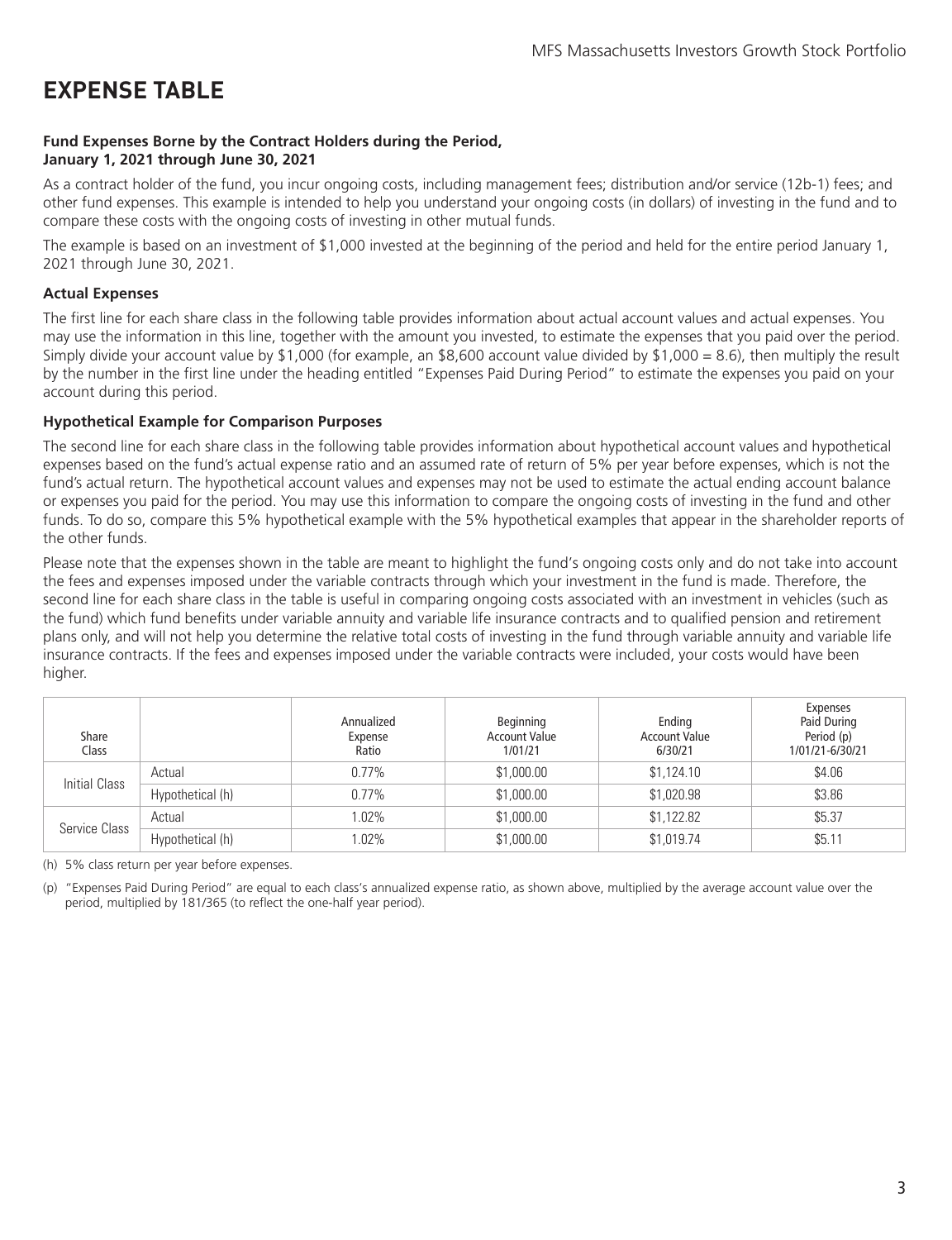# <span id="page-5-0"></span>**PORTFOLIO OF INVESTMENTS − 6/30/21 (unaudited)**

The Portfolio of Investments is a complete list of all securities owned by your fund. It is categorized by broad-based asset classes.

| Issuer                                                 | <b>Shares/Par</b> |      | Value (\$)              | <b>Shares/Par</b><br>Issuer                                       |           |     | Value (\$)  |
|--------------------------------------------------------|-------------------|------|-------------------------|-------------------------------------------------------------------|-----------|-----|-------------|
| <b>COMMON STOCKS - 99.7%</b>                           |                   |      |                         | <b>COMMON STOCKS - continued</b>                                  |           |     |             |
| <b>Apparel Manufacturers - 4.6%</b>                    |                   |      |                         | <b>Health Maintenance Organizations - 0.9%</b>                    |           |     |             |
| Adidas AG                                              | 42,742 \$         |      | 15,908,870              | Cigna Corp.<br>44,166                                             |           | - S | 10,470,434  |
| LVMH Moet Hennessy Louis Vuitton SE                    | 16,966            |      | 13,303,661              | Insurance $-4.1%$                                                 |           |     |             |
| NIKE, Inc., "B"                                        | 146,872           |      | 22,690,255              | Aon PLC<br>$121,215$ \$                                           |           |     | 28,941,294  |
|                                                        |                   | \$   | 51,902,786              | Marsh & McLennan Cos., Inc.<br>121,546                            |           |     | 17,099,091  |
| Brokerage & Asset Managers - 2.9%                      |                   |      |                         |                                                                   |           | \$  | 46,040,385  |
| Blackstone Group, Inc.                                 | 91,083            | \$   | 8,847,803               |                                                                   |           |     |             |
| Charles Schwab Corp.                                   | 320,893           |      | 23,364,219              | Internet - $11.4%$                                                |           |     |             |
|                                                        |                   | \$   | 32,212,022              | Alibaba Group Holding Ltd. (a)<br>805,772                         |           | S.  | 22,831,400  |
|                                                        |                   |      |                         | Alphabet, Inc., "A" (a)<br>38,907<br>Tencent Holdings Ltd.        |           |     | 95,002,724  |
| <b>Business Services - 10.5%</b><br>Accenture PLC, "A" | 144,977 \$        |      |                         | 141,300                                                           |           |     | 10,628,028  |
| Cognizant Technology Solutions Corp., "A"              | 109,054           |      | 42,737,770<br>7,553,080 |                                                                   |           | S   | 128,462,152 |
| Equifax, Inc.                                          | 66,948            |      | 16,034,716              | Leisure & Toys - 2.1%                                             |           |     |             |
| Fidelity National Information Services, Inc.           | 114,541           |      | 16,227,023              | Electronic Arts, Inc.<br>164,180                                  |           | -S  | 23,614,009  |
| Fiserv, Inc. (a)                                       | 239,907           |      | 25,643,659              |                                                                   |           |     |             |
| Verisk Analytics, Inc., "A"                            | 60,456            |      | 10,562,872              | Medical & Health Technology & Services - 1.5%                     |           |     |             |
|                                                        |                   |      | 118,759,120             | ICON PLC (a)<br>35,776<br>PRA Health Sciences, Inc. (a)<br>57,814 |           | S.  | 7,395,257   |
|                                                        |                   |      |                         |                                                                   |           |     | 9,551,451   |
| Cable TV - 1.2%                                        |                   |      |                         |                                                                   |           | \$  | 16,946,708  |
| Charter Communications, Inc., "A" (a)                  | 19,025            | S    | 13,725,586              | Medical Equipment - 12.9%                                         |           |     |             |
| Computer Software - 10.8%                              |                   |      |                         | <b>Abbott Laboratories</b>                                        | 93,086 \$ |     | 10,791,460  |
| Microsoft Corp.                                        | 450,341           | S    | 121,997,377             | Agilent Technologies, Inc.<br>92,299                              |           |     | 13,642,715  |
|                                                        |                   |      |                         | Becton, Dickinson and Co.<br>77,821                               |           |     | 18,925,289  |
| Computer Software - Systems - 4.6%                     |                   |      |                         | Boston Scientific Corp. (a)<br>638,731                            |           |     | 27,312,138  |
| Apple, Inc.                                            | 377,543           | \$   | 51,708,289              | Danaher Corp.<br>63,554                                           |           |     | 17,055,351  |
| Construction $-2.6%$                                   |                   |      |                         | 87,004<br><b>Medtronic PLC</b>                                    |           |     | 10,799,807  |
| Otis Worldwide Corp.                                   | 168,224 \$        |      | 13,755,677              | <b>STERIS PLC</b><br>59,606                                       |           |     | 12,296,718  |
| Sherwin-Williams Co.                                   | 57,283            |      | 15,606,753              | Stryker Corp.<br>81,060                                           |           |     | 21,053,714  |
|                                                        |                   |      |                         | Thermo Fisher Scientific, Inc.<br>27,354                          |           |     | 13,799,272  |
|                                                        |                   | S    | 29,362,430              |                                                                   |           | ٢   | 145,676,464 |
| <b>Consumer Products - 5.3%</b>                        |                   |      |                         | Other Banks & Diversified Financials - 5.3%                       |           |     |             |
| Church & Dwight Co., Inc.                              | 176,610           | - \$ | 15,050,704              | Mastercard, Inc., "A"<br>36,255                                   |           | s   | 13,236,338  |
| Colgate-Palmolive Co.                                  | 351,512           |      | 28,595,501              | Moody's Corp.<br>34,281                                           |           |     | 12,422,406  |
| Estee Lauder Cos., Inc., "A"                           | 50,979            |      | 16,215,401              | Visa, Inc., "A"<br>144,667                                        |           |     | 33,826,038  |
|                                                        |                   | \$   | 59,861,606              |                                                                   |           | \$  | 59,484,782  |
| <b>Electrical Equipment - 4.7%</b>                     |                   |      |                         | <b>Pharmaceuticals - 0.4%</b>                                     |           |     |             |
| Amphenol Corp., "A"                                    | 338,672           | \$   | 23,168,552              | $11,168$ \$<br>Roche Holding AG                                   |           |     | 4,207,086   |
| Fortive Corp.                                          | 190,706           |      | 13,299,836              |                                                                   |           |     |             |
| TE Connectivity Ltd.                                   | 122,316           |      | 16,538,346              | Railroad & Shipping - 1.3%                                        |           |     |             |
|                                                        |                   | S    | 53,006,734              | Union Pacific Corp.<br>67,248                                     |           | S   | 14,789,853  |
|                                                        |                   |      |                         |                                                                   |           |     |             |
| Electronics - 3.1%                                     |                   |      |                         | Restaurants - 1.3%<br>Starbucks Corp.                             |           |     |             |
| Analog Devices, Inc.                                   | 74,911            | \$   | 12,896,678              | 133,693                                                           |           | -S  | 14,948,214  |
| Taiwan Semiconductor Manufacturing Co.<br>Ltd., ADR    | 75,037            |      | 9,016,446               | <b>Specialty Stores - 2.1%</b>                                    |           |     |             |
| Texas Instruments, Inc.                                | 68,377            |      | 13,148,897              | 98,791<br>Ross Stores, Inc.                                       |           | S   | 12,250,084  |
|                                                        |                   |      |                         | 169,454<br>TJX Cos., Inc.                                         |           |     | 11,424,589  |
|                                                        |                   | S    | 35,062,021              |                                                                   |           | \$  | 23,674,673  |
| Food & Beverages - 1.7%                                |                   |      |                         |                                                                   |           |     |             |
| PepsiCo, Inc.                                          | 129,208           | S    | 19,144,749              | Telecommunications - Wireless - 2.0%                              |           |     |             |
| General Merchandise - 1.8%                             |                   |      |                         | American Tower Corp., REIT<br>85,489                              |           | S   | 23,093,998  |
| Dollarama, Inc.                                        | 435,380           | - S  | 19,928,575              |                                                                   |           |     |             |
|                                                        |                   |      |                         |                                                                   |           |     |             |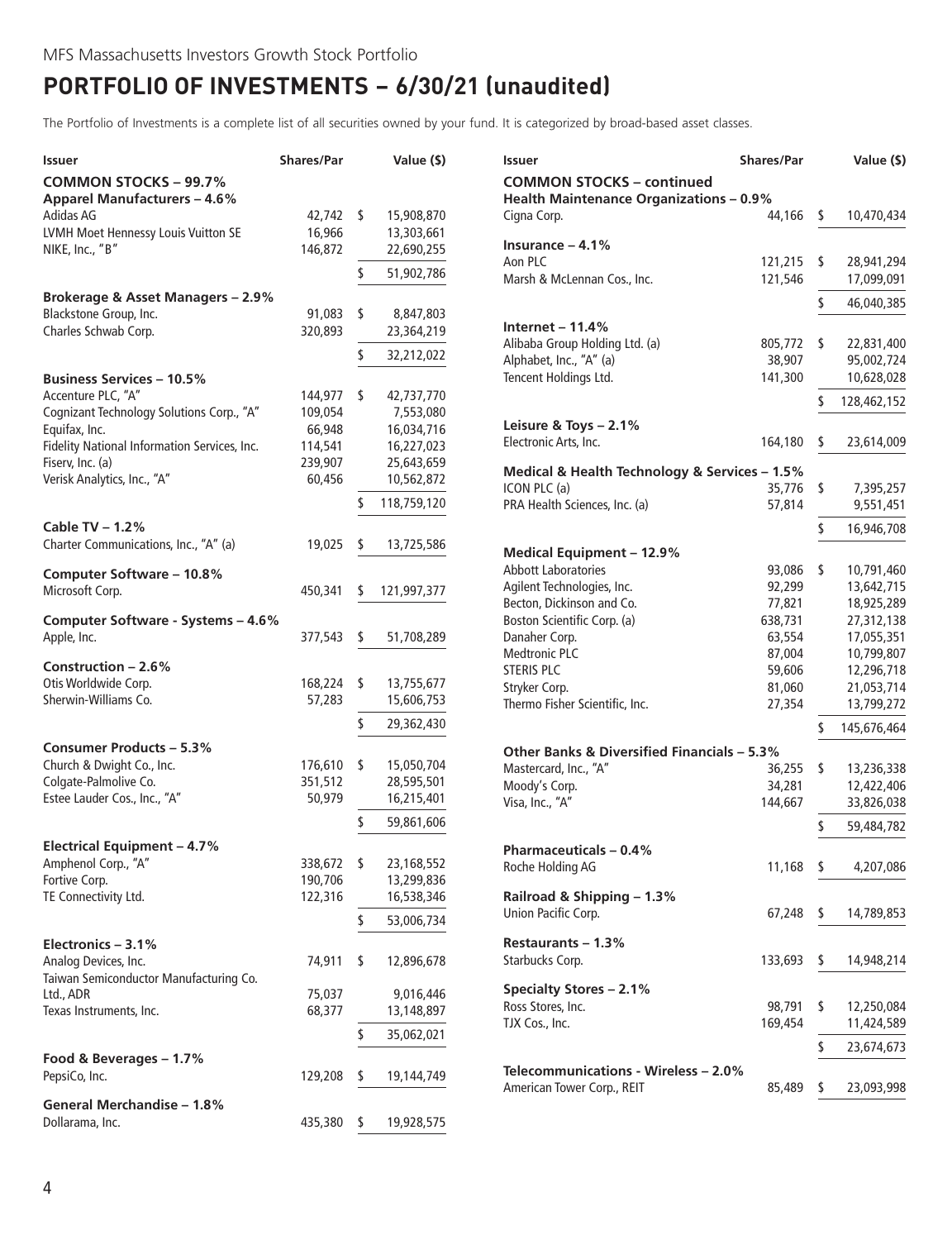*Portfolio of Investments (unaudited) – continued*

| Issuer                                                                                                                                                                 | <b>Shares/Par</b> |    | Value (\$)      |
|------------------------------------------------------------------------------------------------------------------------------------------------------------------------|-------------------|----|-----------------|
| <b>COMMON STOCKS - continued</b><br>Utilities - Electric Power – 0.6%<br>Xcel Energy, Inc.                                                                             | 107,521           | S  | 7,083,483       |
| <b>Total Common Stocks (Identified</b><br>Cost, \$520,082,950)                                                                                                         |                   |    | \$1,125,163,536 |
| <b>INVESTMENT COMPANIES (h) - 0.4%</b><br>Money Market Funds – 0.4%<br><b>MFS Institutional Money Market</b><br>Portfolio, 0.02% (v) (Identified Cost,<br>\$3,861,009) | 3,861,009         | \$ | 3,861,009       |
| OTHER ASSETS, LESS LIABILITIES - (0.1)%                                                                                                                                |                   |    | (634.176)       |
| <b>NET ASSETS - 100.0%</b>                                                                                                                                             |                   |    | \$1,128,390,369 |

(a) Non-income producing security.

(h) An affiliated issuer, which may be considered one in which the fund owns 5% or more of the outstanding voting securities, or a company which is under common control. At period end, the aggregate values of the fund's investments in affiliated issuers and in unaffiliated issuers were \$3,861,009 and \$1,125,163,536, respectively.

(v) Affiliated issuer that is available only to investment companies managed by MFS. The rate quoted for the MFS Institutional Money Market Portfolio is the annualized seven-day yield of the fund at period end.

The following abbreviations are used in this report and are defined:

ADR American Depositary Receipt

REIT Real Estate Investment Trust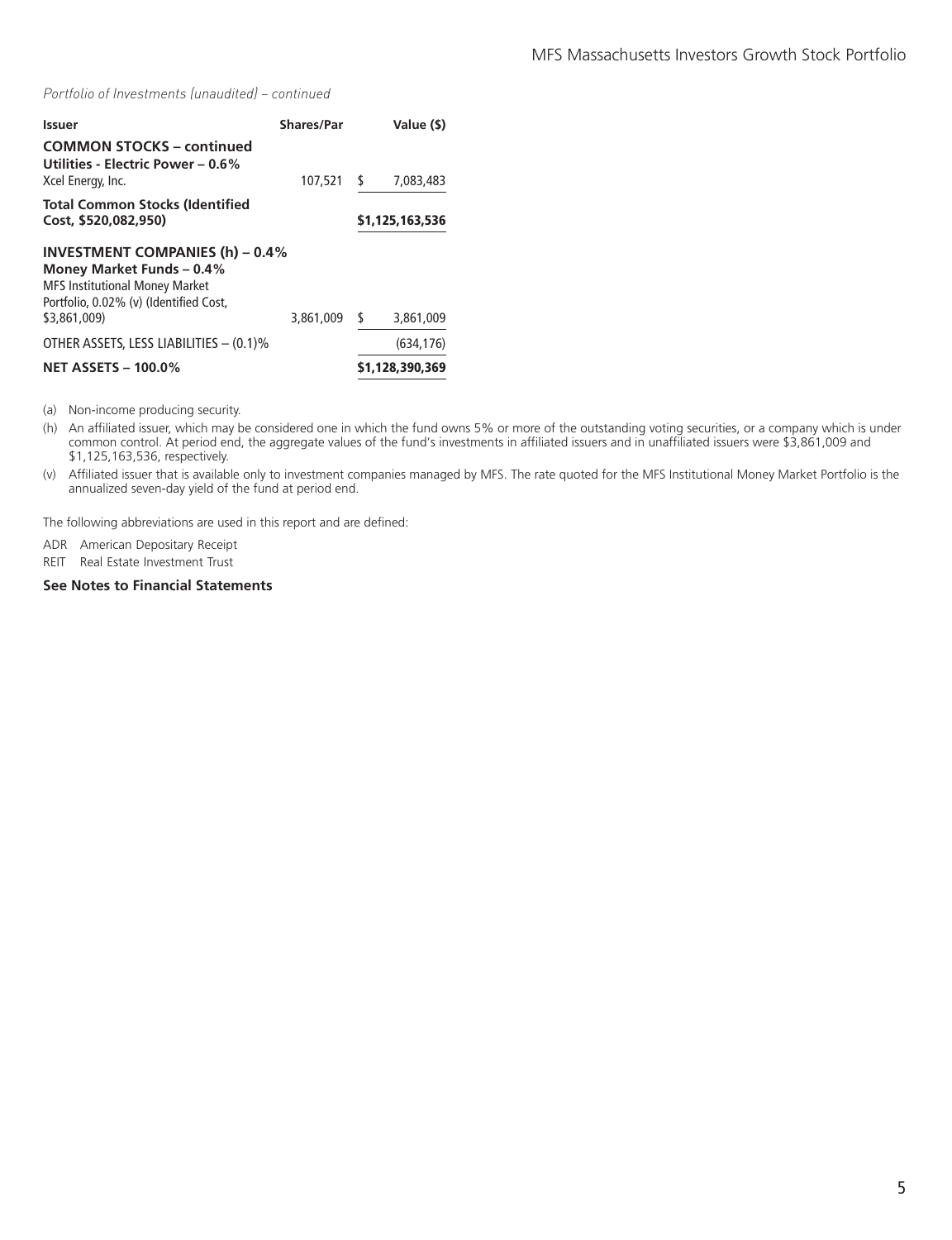# <span id="page-7-0"></span>**FINANCIAL STATEMENTS | STATEMENT OF ASSETS AND LIABILITIES (unaudited)**

This statement represents your fund's balance sheet, which details the assets and liabilities comprising the total value of the fund.

### **At 6/30/21**

| <b>Assets</b>                                                                  |                                  |
|--------------------------------------------------------------------------------|----------------------------------|
| Investments in unaffiliated issuers, at value (identified cost, \$520,082,950) | \$1,125,163,536                  |
| Investments in affiliated issuers, at value (identified cost, \$3,861,009)     | 3,861,009                        |
| Receivables for                                                                |                                  |
| Fund shares sold                                                               | 481,814                          |
| <b>Dividends</b>                                                               | 568,904                          |
| Other assets                                                                   | 3,870                            |
| Total assets                                                                   | \$1,130,079,133                  |
| <b>Liabilities</b>                                                             |                                  |
| Payables for                                                                   |                                  |
| Fund shares reacquired                                                         | \$1,512,731                      |
| Payable to affiliates                                                          |                                  |
| Investment adviser                                                             | 44,965                           |
| Administrative services fee                                                    | 866                              |
| Shareholder servicing costs                                                    | 192                              |
| Distribution and/or service fees                                               | 6,192                            |
| Accrued expenses and other liabilities                                         | 123,818                          |
| <b>Total liabilities</b>                                                       | \$1,688,764                      |
| Net assets                                                                     | \$1,128,390,369                  |
| Net assets consist of                                                          |                                  |
| Paid-in capital                                                                | \$314,963,454                    |
| Total distributable earnings (loss)                                            | 813,426,915                      |
| Net assets                                                                     | \$1,128,390,369                  |
| Shares of beneficial interest outstanding                                      | 40,332,419                       |
|                                                                                | <b>Shares</b><br>Net asset value |

|                      |               | ------      | <i></i>   |
|----------------------|---------------|-------------|-----------|
|                      | Net assets    | outstanding | per share |
| <b>Initial Class</b> | \$677,640,084 | 24,059,091  | \$28.17   |
| Service Class        | 450,750,285   | 16,273,328  | 27.70     |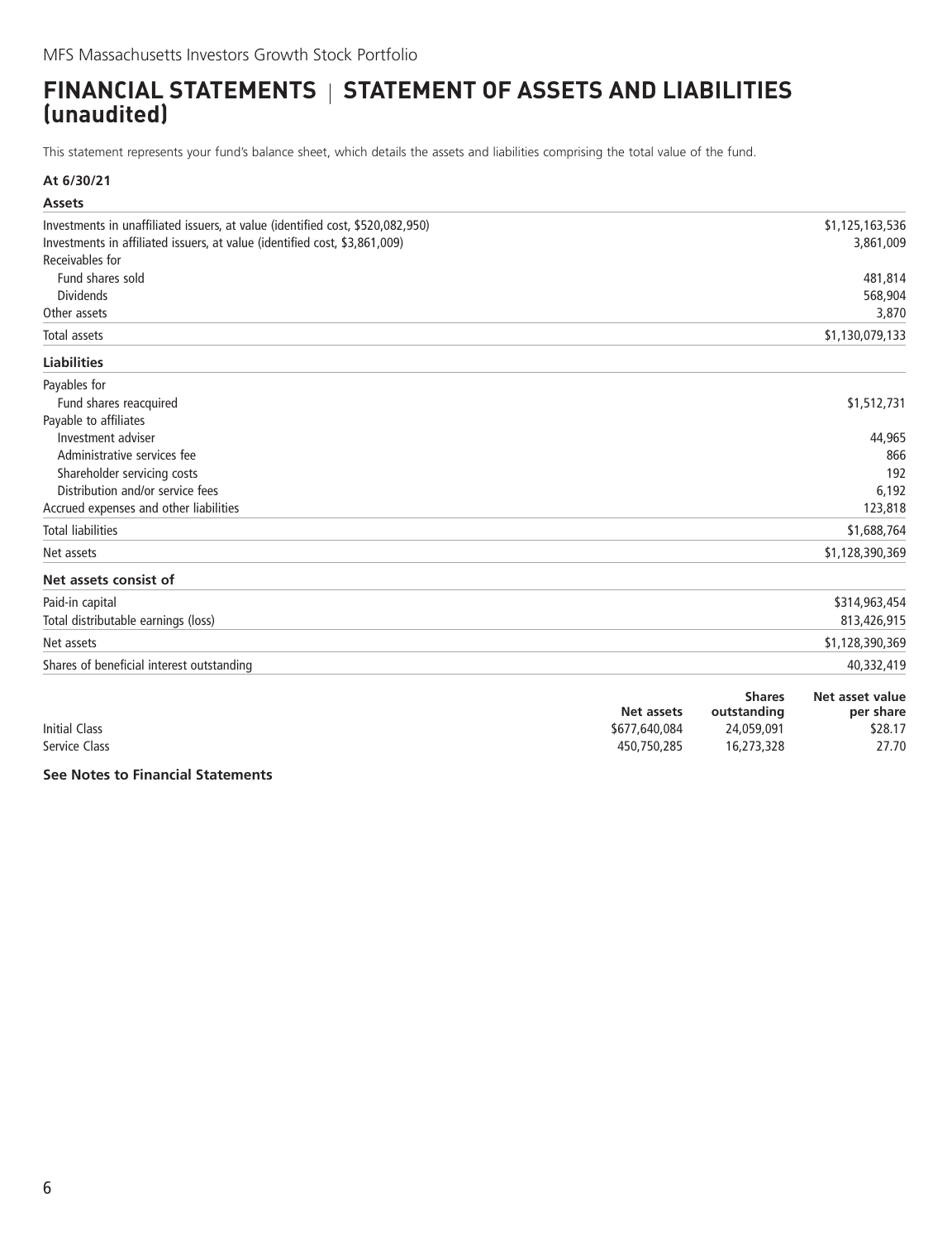# <span id="page-8-0"></span>FINANCIAL STATEMENTS | STATEMENT OF OPERATIONS (unaudited)

This statement describes how much your fund earned in investment income and accrued in expenses. It also describes any gains and/or losses generated by fund operations.

#### **Six months ended 6/30/21**

#### **Net investment income (loss)**

| Income                                                      |               |
|-------------------------------------------------------------|---------------|
| <b>Dividends</b>                                            | \$5,561,369   |
| Other                                                       | 15,279        |
| Dividends from affiliated issuers                           | 1,675         |
| Foreign taxes withheld                                      | (75, 930)     |
| Total investment income                                     | \$5,502,393   |
| <b>Expenses</b>                                             |               |
| Management fee                                              | \$4,008,468   |
| Distribution and/or service fees                            | 539,309       |
| Shareholder servicing costs                                 | 18,301        |
| Administrative services fee                                 | 74,625        |
| Independent Trustees' compensation                          | 8,009         |
| Custodian fee                                               | 27,125        |
| Shareholder communications                                  | 27,759        |
| Audit and tax fees                                          | 29,223        |
| Legal fees                                                  | 3,720         |
| Miscellaneous                                               | 16,657        |
| Total expenses                                              | \$4,753,196   |
| Reduction of expenses by investment adviser                 | (64, 683)     |
| Net expenses                                                | \$4,688,513   |
| Net investment income (loss)                                | \$813,880     |
| Realized and unrealized gain (loss)                         |               |
| Realized gain (loss) (identified cost basis)                |               |
| <b>Unaffiliated issuers</b>                                 | \$60,778,313  |
| Foreign currency                                            | 10,439        |
| Net realized gain (loss)                                    | \$60,788,752  |
| Change in unrealized appreciation or depreciation           |               |
| <b>Unaffiliated issuers</b>                                 | \$65,808,036  |
| Affiliated issuers                                          | (1)           |
| Translation of assets and liabilities in foreign currencies | (5, 425)      |
| Net unrealized gain (loss)                                  | \$65,802,610  |
| Net realized and unrealized gain (loss)                     | \$126,591,362 |
| Change in net assets from operations                        | \$127,405,242 |
|                                                             |               |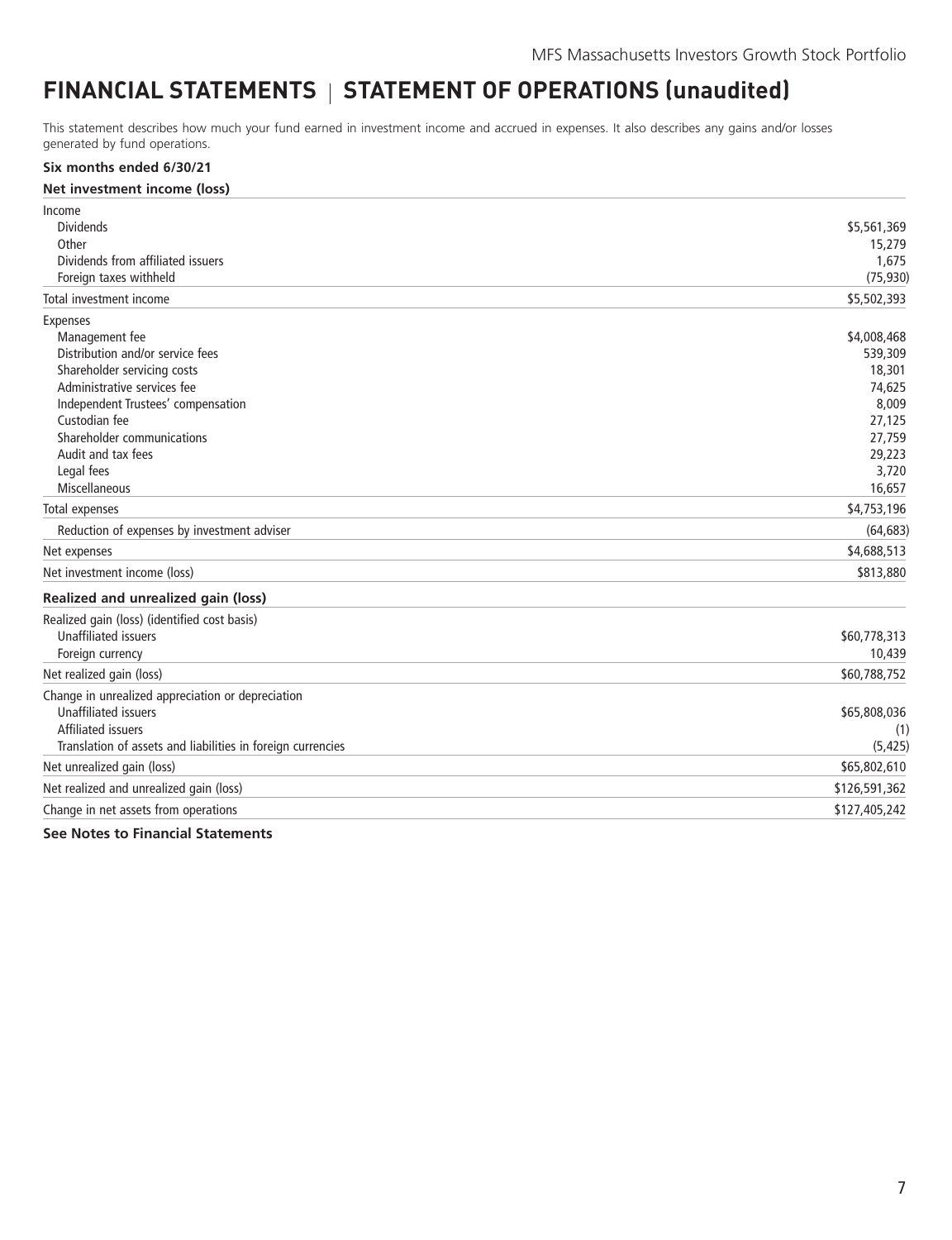# <span id="page-9-0"></span>**FINANCIAL STATEMENTS | STATEMENTS OF CHANGES IN NET ASSETS**

These statements describe the increases and/or decreases in net assets resulting from operations, any distributions, and any shareholder transactions.

|                                                   | Six months ended<br>6/30/21<br>(unaudited) | Year ended<br>12/31/20 |
|---------------------------------------------------|--------------------------------------------|------------------------|
| Change in net assets                              |                                            |                        |
| <b>From operations</b>                            |                                            |                        |
| Net investment income (loss)                      | \$813,880                                  | \$1,639,300            |
| Net realized gain (loss)                          | 60,788,752                                 | 146,310,591            |
| Net unrealized gain (loss)                        | 65,802,610                                 | 52,925,899             |
| Change in net assets from operations              | \$127,405,242                              | \$200,875,790          |
| Total distributions to shareholders               | \$—                                        | \$(96, 440, 810)       |
| Change in net assets from fund share transactions | \$(68, 570, 648)                           | \$(40, 476, 255)       |
| Total change in net assets                        | \$58,834,594                               | \$63,958,725           |
| Net assets                                        |                                            |                        |
| At beginning of period                            | 1,069,555,775                              | 1,005,597,050          |
| At end of period                                  | \$1,128,390,369                            | \$1,069,555,775        |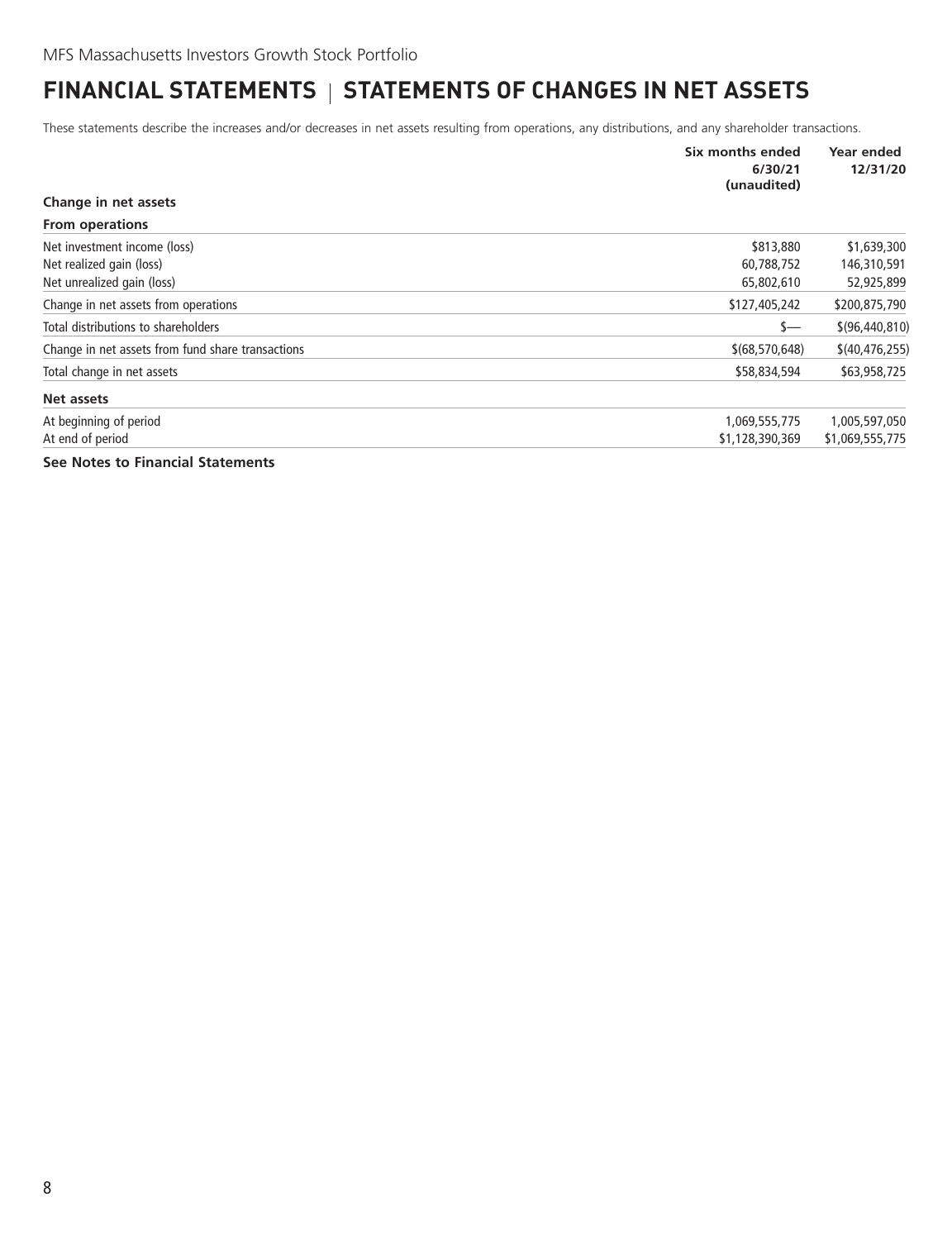# <span id="page-10-0"></span>**FINANCIAL STATEMENTS FINANCIAL HIGHLIGHTS**

The financial highlights table is intended to help you understand the fund's financial performance for the semiannual period and the past 5 fiscal years. Certain information reflects financial results for a single fund share. The total returns in the table represent the rate that an investor would have earned (or lost) on an investment in the fund share class (assuming reinvestment of all distributions) held for the entire period.

| <b>Initial Class</b>                                         | Six months<br>ended    |           | Year ended |           |           |           |  |  |
|--------------------------------------------------------------|------------------------|-----------|------------|-----------|-----------|-----------|--|--|
|                                                              | 6/30/21<br>(unaudited) | 12/31/20  | 12/31/19   | 12/31/18  | 12/31/17  | 12/31/16  |  |  |
| Net asset value, beginning of period                         | \$25.06                | \$22.58   | \$17.60    | \$18.60   | \$15.38   | \$16.38   |  |  |
| Income (loss) from investment operations                     |                        |           |            |           |           |           |  |  |
| Net investment income (loss) (d)                             | \$0.03                 | \$0.06    | \$0.11     | \$0.13    | \$0.11    | \$0.11(c) |  |  |
| Net realized and unrealized gain (loss)                      | 3.08                   | 4.80      | 6.71       | 0.16      | 4.16      | 0.95      |  |  |
| Total from investment operations                             | \$3.11                 | \$4.86    | \$6.82     | \$0.29    | \$4.27    | \$1.06    |  |  |
| Less distributions declared to shareholders                  |                        |           |            |           |           |           |  |  |
| From net investment income                                   | $s-$                   | \$(0.11)  | \$(0.13)   | \$(0.12)  | \$(0.12)  | \$(0.10)  |  |  |
| From net realized gain                                       |                        | (2.27)    | (1.71)     | (1.17)    | (0.93)    | (1.96)    |  |  |
| Total distributions declared to shareholders                 | s—                     | \$(2.38)  | \$(1.84)   | \$(1.29)  | \$(1.05)  | \$(2.06)  |  |  |
| Net asset value, end of period (x)                           | \$28.17                | \$25.06   | \$22.58    | \$17.60   | \$18.60   | \$15.38   |  |  |
| Total return $(\%) (k)(r)(s)(x)$                             | 12.41(n)               | 22.53     | 39.95      | 0.81      | 28.42     | 6.08(c)   |  |  |
| Ratios (%) (to average net assets)<br>and Supplemental data: |                        |           |            |           |           |           |  |  |
| Expenses before expense reductions (f)                       | 0.78(a)                | 0.79      | 0.79       | 0.80      | 0.81      | 0.78(c)   |  |  |
| Expenses after expense reductions (f)                        | 0.77(a)                | 0.78      | 0.78       | 0.79      | 0.80      | 0.77(c)   |  |  |
| Net investment income (loss)                                 | 0.25(a)                | 0.27      | 0.51       | 0.65      | 0.66      | 0.70(c)   |  |  |
| Portfolio turnover                                           | 9(n)                   | 33        | 22         | 23        | 21        | 24        |  |  |
| Net assets at end of period (000 omitted)                    | \$677,640              | \$641,267 | \$603,369  | \$493,783 | \$562,471 | \$500,924 |  |  |
| $\sigma$ as a set the set of $\sigma$                        |                        |           |            |           |           |           |  |  |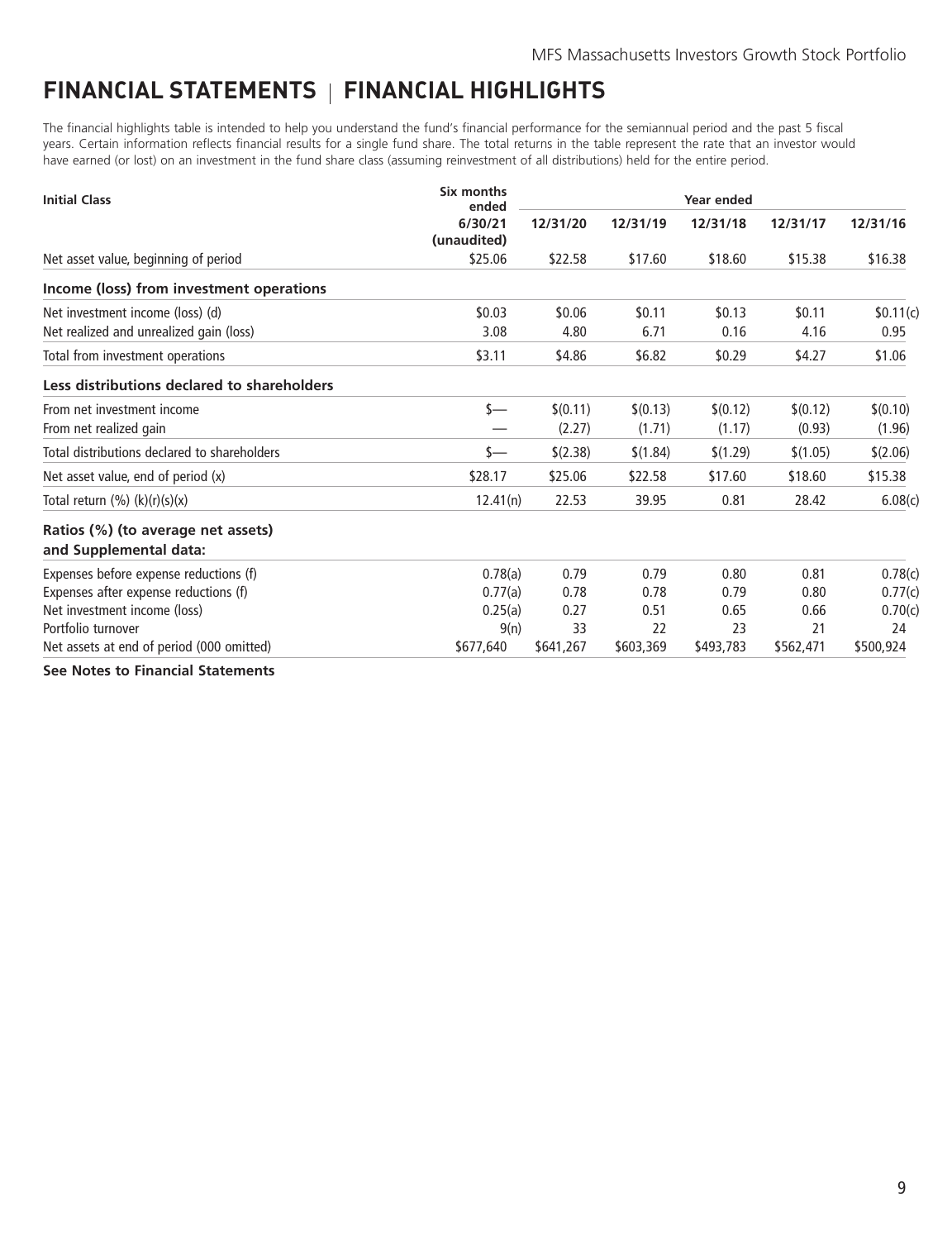#### *Financial Highlights - continued*

| <b>Service Class</b>                                         | Six months<br>ended    |           |           | <b>Year ended</b> |           |           |
|--------------------------------------------------------------|------------------------|-----------|-----------|-------------------|-----------|-----------|
|                                                              | 6/30/21<br>(unaudited) | 12/31/20  | 12/31/19  | 12/31/18          | 12/31/17  | 12/31/16  |
| Net asset value, beginning of period                         | \$24.67                | \$22.27   | \$17.38   | \$18.38           | \$15.21   | \$16.22   |
| Income (loss) from investment operations                     |                        |           |           |                   |           |           |
| Net investment income (loss) (d)                             | \$0.00(w)              | \$0.00(w) | \$0.05    | \$0.08            | \$0.07    | \$0.07(c) |
| Net realized and unrealized gain (loss)                      | 3.03                   | 4.72      | 6.62      | 0.16              | 4.10      | 0.94      |
| Total from investment operations                             | \$3.03                 | \$4.72    | \$6.67    | \$0.24            | \$4.17    | \$1.01    |
| Less distributions declared to shareholders                  |                        |           |           |                   |           |           |
| From net investment income                                   | s—                     | \$(0.05)  | \$(0.07)  | \$(0.07)          | \$(0.07)  | \$(0.06)  |
| From net realized gain                                       |                        | (2.27)    | (1.71)    | (1.17)            | (0.93)    | (1.96)    |
| Total distributions declared to shareholders                 | s—                     | \$(2.32)  | \$(1.78)  | \$(1.24)          | \$(1.00)  | \$(2.02)  |
| Net asset value, end of period (x)                           | \$27.70                | \$24.67   | \$22.27   | \$17.38           | \$18.38   | \$15.21   |
| Total return $(\%) (k)(r)(s)(x)$                             | 12.28(n)               | 22.20     | 39.58     | 0.58              | 28.10     | 5.84(c)   |
| Ratios (%) (to average net assets)<br>and Supplemental data: |                        |           |           |                   |           |           |
| Expenses before expense reductions (f)                       | 1.03(a)                | 1.04      | 1.04      | 1.05              | 1.06      | 1.03(c)   |
| Expenses after expense reductions (f)                        | 1.02(a)                | 1.03      | 1.03      | 1.04              | 1.05      | 1.02(c)   |
| Net investment income (loss)                                 | 0.00(a)                | 0.02      | 0.26      | 0.40              | 0.41      | 0.45(c)   |
| Portfolio turnover                                           | 9(n)                   | 33        | 22        | 23                | 21        | 24        |
| Net assets at end of period (000 omitted)                    | \$450,750              | \$428,289 | \$402,228 | \$319,950         | \$369,950 | \$328,673 |

(a) Annualized.

(c) Amount reflects a one-time reimbursement of expenses by the custodian (or former custodian) without which net investment income and performance would be lower and expenses would be higher.

(d) Per share data is based on average shares outstanding.

(f) Ratios do not reflect reductions from fees paid indirectly, if applicable.

(k) The total return does not reflect expenses that apply to separate accounts. Inclusion of these charges would reduce the total return figures for all periods shown.

(n) Not annualized.

(r) Certain expenses have been reduced without which performance would have been lower.

(s) From time to time the fund may receive proceeds from litigation settlements, without which performance would be lower.

(w) Per share amount was less than \$0.01.

(x) The net asset values and total returns have been calculated on net assets which include adjustments made in accordance with U.S. generally accepted accounting principles required at period end for financial reporting purposes.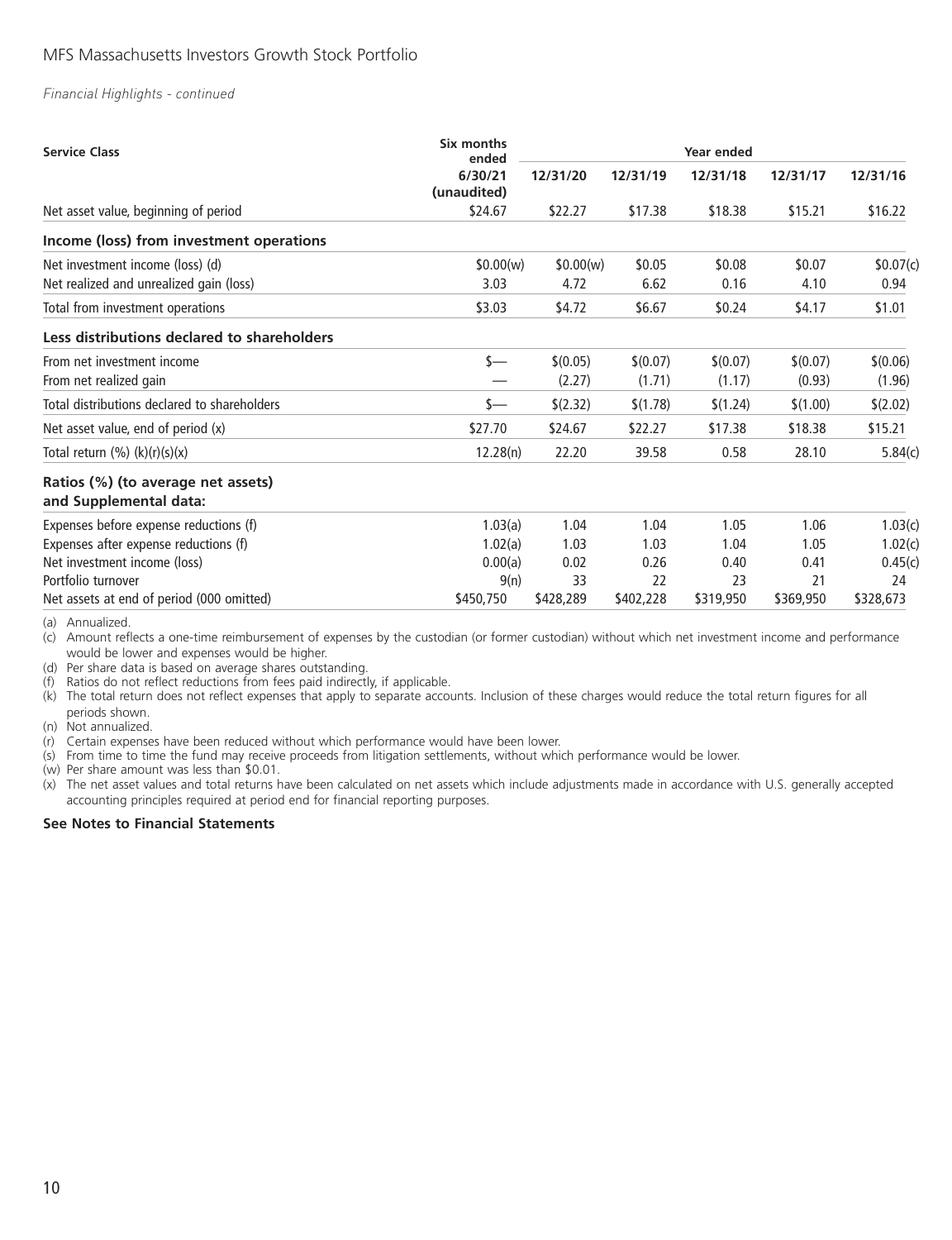# <span id="page-12-0"></span>**NOTES TO FINANCIAL STATEMENTS (unaudited)**

# **(1) Business and Organization**

MFS Massachusetts Investors Growth Stock Portfolio (the fund) is a diversified series of MFS Variable Insurance Trust II (the trust). The trust is organized as a Massachusetts business trust and is registered under the Investment Company Act of 1940, as amended, as an open-end management investment company. The shareholders of each series of the trust are separate accounts of insurance companies, which offer variable annuity and/or life insurance products, and qualified retirement and pension plans.

The fund is an investment company and accordingly follows the investment company accounting and reporting guidance of the Financial Accounting Standards Board (FASB) Accounting Standards Codification Topic 946 Financial Services - Investment Companies.

# **(2) Significant Accounting Policies**

**General** — The preparation of financial statements in conformity with U.S. generally accepted accounting principles requires management to make estimates and assumptions that affect the reported amounts of assets and liabilities, and disclosure of contingent assets and liabilities at the date of the financial statements and the reported amounts of increases and decreases in net assets from operations during the reporting period. Actual results could differ from those estimates. In the preparation of these financial statements, management has evaluated subsequent events occurring after the date of the fund's Statement of Assets and Liabilities through the date that the financial statements were issued.

Certain of the fund's investments, derivatives, debt and other contracts may be based on reference interest rates such as the London Interbank Offered Rate ("LIBOR"). In 2017, the regulatory authority that oversees financial services firms in the United Kingdom announced plans to transition away from LIBOR by the end of 2021. In March 2021, the administrator of LIBOR announced the extension of the publication of the more commonly used U.S. dollar LIBOR settings to the end of June 2023. Although the full impacts of the transition away from LIBOR are not fully known, the transition may result in, among other things, an increase in volatility or illiquidity of the markets for instruments that currently rely on LIBOR to determine interest rates and this could have an adverse impact on the fund's performance. With respect to the fund's accounting for investments, derivatives, debt and other contracts that undergo reference rate-related modifications as a result of the transition, management will rely upon the relief provided by FASB Codification Topic 848 – Reference Rate Reform (Topic 848). The guidance in Topic 848 permits the fund to disregard the GAAP accounting requirements around certain contract modifications resulting from the LIBOR transition such that for contracts considered in scope, the fund can account for those modified contracts as a continuation of the existing contracts.

**Balance Sheet Offsetting** — The fund's accounting policy with respect to balance sheet offsetting is that, absent an event of default by the counterparty or a termination of the agreement, the International Swaps and Derivatives Association (ISDA) Master Agreement, or similar agreement, does not result in an offset of reported amounts of financial assets and financial liabilities in the Statement of Assets and Liabilities across transactions between the fund and the applicable counterparty. The fund's right to setoff may be restricted or prohibited by the bankruptcy or insolvency laws of the particular jurisdiction to which a specific master netting agreement counterparty is subject. Balance sheet offsetting disclosures, to the extent applicable to the fund, have been included in the fund's Significant Accounting Policies note under the captions for each of the fund's in-scope financial instruments and transactions.

**Investment Valuations** — Equity securities, including restricted equity securities, are generally valued at the last sale or official closing price on their primary market or exchange as provided by a third-party pricing service. Equity securities, for which there were no sales reported that day, are generally valued at the last quoted daily bid quotation on their primary market or exchange as provided by a third-party pricing service. Short-term instruments with a maturity at issuance of 60 days or less may be valued at amortized cost, which approximates market value. Open-end investment companies are generally valued at net asset value per share. Securities and other assets generally valued on the basis of information from a third-party pricing service may also be valued at a broker/dealer bid quotation. In determining values, third-party pricing services can utilize both transaction data and market information such as yield, quality, coupon rate, maturity, type of issue, trading characteristics, and other market data. The values of foreign securities and other assets and liabilities expressed in foreign currencies are converted to U.S. dollars using the mean of bid and asked prices for rates provided by a third-party pricing service.

The Board of Trustees has delegated primary responsibility for determining or causing to be determined the value of the fund's investments (including any fair valuation) to the adviser pursuant to valuation policies and procedures approved by the Board. If the adviser determines that reliable market quotations are not readily available, investments are valued at fair value as determined in good faith by the adviser in accordance with such procedures under the oversight of the Board of Trustees. Under the fund's valuation policies and procedures, market quotations are not considered to be readily available for most types of debt instruments and floating rate loans and many types of derivatives. These investments are generally valued at fair value based on information from third-party pricing services. In addition, investments may be valued at fair value if the adviser determines that an investment's value has been materially affected by events occurring after the close of the exchange or market on which the investment is principally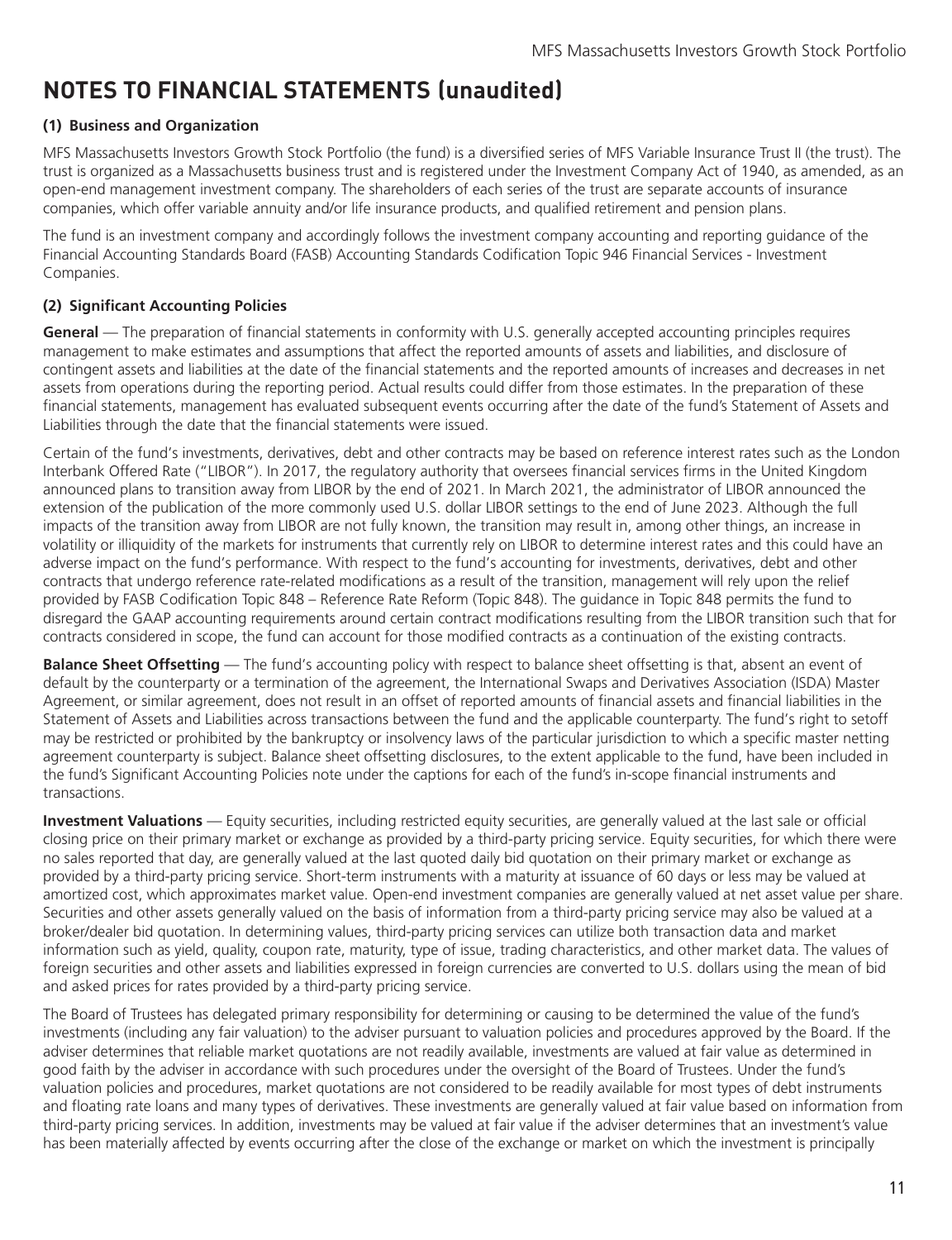#### *Notes to Financial Statements (unaudited) - continued*

traded (such as foreign exchange or market) and prior to the determination of the fund's net asset value, or after the halt of trading of a specific security where trading does not resume prior to the close of the exchange or market on which the security is principally traded. Events that occur after foreign markets close (such as developments in foreign markets and significant movements in the U.S. markets) and prior to the determination of the fund's net asset value may be deemed to have a material effect on the value of securities traded in foreign markets. Accordingly, the fund's foreign equity securities may often be valued at fair value. The adviser generally relies on third-party pricing services or other information (such as the correlation with price movements of similar securities in the same or other markets; the type, cost and investment characteristics of the security; the business and financial condition of the issuer; and trading and other market data) to assist in determining whether to fair value and at what value to fair value an investment. The value of an investment for purposes of calculating the fund's net asset value can differ depending on the source and method used to determine value. When fair valuation is used, the value of an investment used to determine the fund's net asset value may differ from quoted or published prices for the same investment. There can be no assurance that the fund could obtain the fair value assigned to an investment if it were to sell the investment at the same time at which the fund determines its net asset value per share.

Various inputs are used in determining the value of the fund's assets or liabilities. These inputs are categorized into three broad levels. In certain cases, the inputs used to measure fair value may fall into different levels of the fair value hierarchy. In such cases, an investment's level within the fair value hierarchy is based on the lowest level of input that is significant to the fair value measurement. The fund's assessment of the significance of a particular input to the fair value measurement in its entirety requires judgment, and considers factors specific to the investment. Level 1 includes unadjusted quoted prices in active markets for identical assets or liabilities. Level 2 includes other significant observable market-based inputs (including quoted prices for similar securities, interest rates, prepayment speed, and credit risk). Level 3 includes unobservable inputs, which may include the adviser's own assumptions in determining the fair value of investments. The following is a summary of the levels used as of June 30, 2021 in valuing the fund's assets or liabilities:

| <b>Financial Instruments</b> | Level 1         | Level 2 | Level 3 | Total           |
|------------------------------|-----------------|---------|---------|-----------------|
| <b>Equity Securities</b>     | \$1,125,163,536 |         |         | \$1,125,163,536 |
| Mutual Funds                 | 3,861,009       |         |         | 3,861,009       |
| Total                        | \$1,129,024,545 |         |         | \$1,129,024,545 |

For further information regarding security characteristics, see the Portfolio of Investments.

**Foreign Currency Translation** — Purchases and sales of foreign investments, income, and expenses are converted into U.S. dollars based upon currency exchange rates prevailing on the respective dates of such transactions or on the reporting date for foreign denominated receivables and payables. Gains and losses attributable to foreign currency exchange rates on sales of securities are recorded for financial statement purposes as net realized gains and losses on investments. Gains and losses attributable to foreign exchange rate movements on receivables, payables, income and expenses are recorded for financial statement purposes as foreign currency transaction gains and losses. That portion of both realized and unrealized gains and losses on investments that results from fluctuations in foreign currency exchange rates is not separately disclosed.

**Indemnifications** — Under the fund's organizational documents, its officers and Trustees may be indemnified against certain liabilities and expenses arising out of the performance of their duties to the fund. Additionally, in the normal course of business, the fund enters into agreements with service providers that may contain indemnification clauses. The fund's maximum exposure under these agreements is unknown as this would involve future claims that may be made against the fund that have not yet occurred.

**Investment Transactions and Income** — Investment transactions are recorded on the trade date. Dividends received in cash are recorded on the ex-dividend date. Certain dividends from foreign securities will be recorded when the fund is informed of the dividend if such information is obtained subsequent to the ex-dividend date. Dividend payments received in additional securities are recorded on the ex-dividend date in an amount equal to the value of the security on such date.

The fund may receive proceeds from litigation settlements. Any proceeds received from litigation involving portfolio holdings are reflected in the Statement of Operations in realized gain/loss if the security has been disposed of by the fund or in unrealized gain/loss if the security is still held by the fund. Any other proceeds from litigation not related to portfolio holdings are reflected as other income in the Statement of Operations.

**Tax Matters and Distributions** — The fund intends to qualify as a regulated investment company, as defined under Subchapter M of the Internal Revenue Code, and to distribute all of its taxable income, including realized capital gains. As a result, no provision for federal income tax is required. The fund's federal tax returns, when filed, will remain subject to examination by the Internal Revenue Service for a three year period. Management has analyzed the fund's tax positions taken on federal and state tax returns for all open tax years and does not believe that there are any uncertain tax positions that require recognition of a tax liability. Foreign taxes, if any,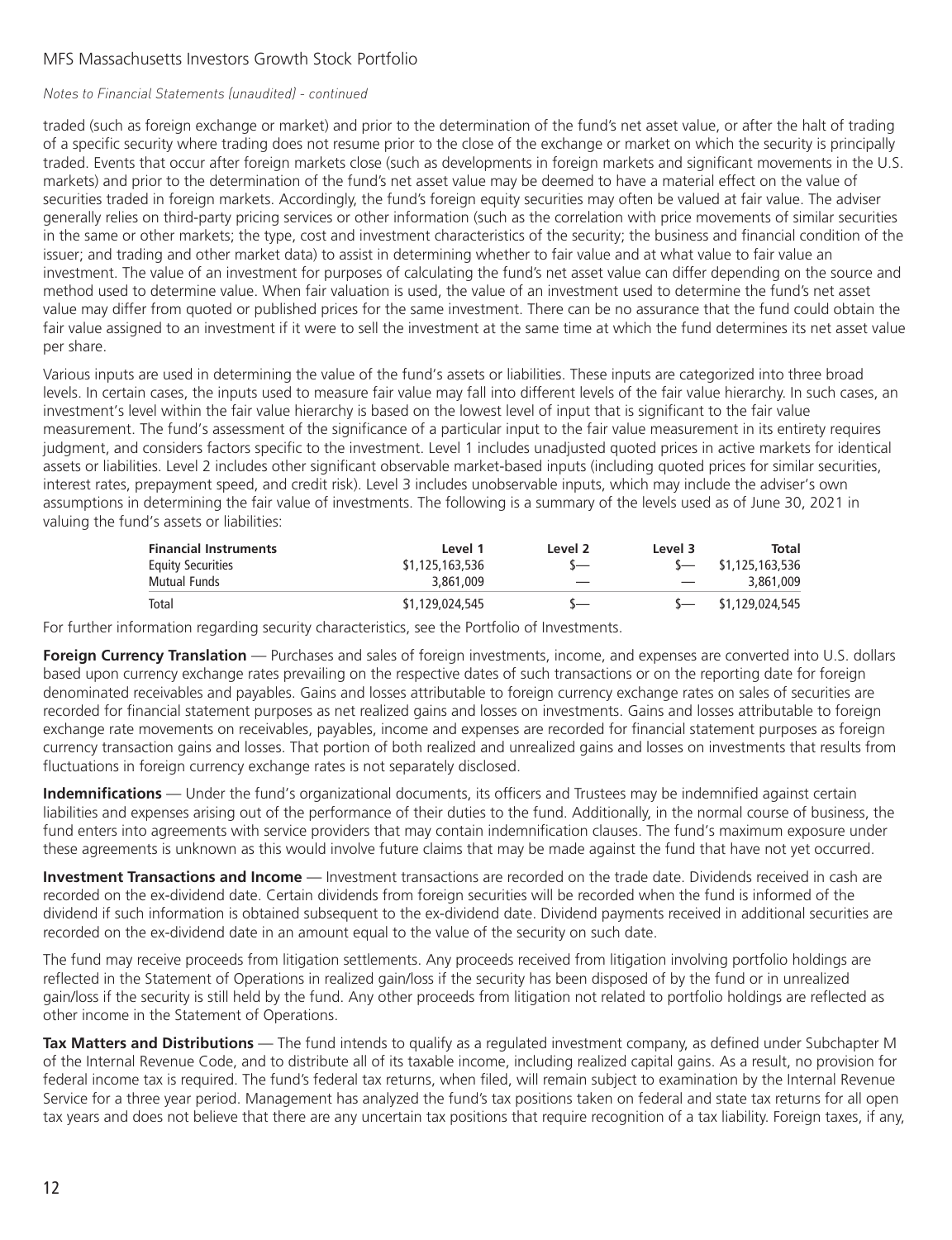#### *Notes to Financial Statements (unaudited) - continued*

have been accrued by the fund in the accompanying financial statements in accordance with the applicable foreign tax law. Foreign income taxes may be withheld by certain countries in which the fund invests. Additionally, capital gains realized by the fund on securities issued in or by certain foreign countries may be subject to capital gains tax imposed by those countries.

Distributions to shareholders are recorded on the ex-dividend date. Income and capital gain distributions are determined in accordance with income tax regulations, which may differ from U.S. generally accepted accounting principles. Certain capital accounts in the financial statements are periodically adjusted for permanent differences in order to reflect their tax character. These adjustments have no impact on net assets or net asset value per share. Temporary differences which arise from recognizing certain items of income, expense, gain or loss in different periods for financial statement and tax purposes will reverse at some time in the future.

Book/tax differences primarily relate to wash sale loss deferrals.

The tax character of distributions declared to shareholders for the last fiscal year is as follows:

|                                                          | <b>Year ended</b> |
|----------------------------------------------------------|-------------------|
|                                                          | 12/31/20          |
| Ordinary income (including any short-term capital gains) | \$9,714,474       |
| Long-term capital gains                                  | 86,726,336        |
| Total distributions                                      | \$96,440,810      |

The federal tax cost and the tax basis components of distributable earnings were as follows:

| As of 6/30/21                              |               |
|--------------------------------------------|---------------|
| Cost of investments                        | \$524,153,209 |
| Gross appreciation                         | 606,240,789   |
| Gross depreciation                         | (1,369,453)   |
| Net unrealized appreciation (depreciation) | \$604,871,336 |
| As of 12/31/20                             |               |
| Undistributed ordinary income              | 6,111,511     |
| Undistributed long-term capital gain       | 142,415,273   |
| Other temporary differences                | 11,442        |
| Net unrealized appreciation (depreciation) | 537,483,447   |

The aggregate cost above includes prior fiscal year end tax adjustments, if applicable.

**Multiple Classes of Shares of Beneficial Interest** — The fund offers multiple classes of shares, which differ in their respective distribution and/or service fees. The fund's income, realized and unrealized gain (loss), and common expenses are allocated to shareholders based on the daily net assets of each class. Dividends are declared separately for each class. Differences in per share dividend rates are generally due to differences in separate class expenses. The fund's distributions declared to shareholders as reported in the Statements of Changes in Net Assets are presented by class as follows:

|                      | Six months<br>ended<br>6/30/21  | Year<br>ended<br>12/31/20 |
|----------------------|---------------------------------|---------------------------|
| <b>Initial Class</b> | $S-$                            | \$58,026,955              |
| Service Class        | $\hspace{0.1mm}-\hspace{0.1mm}$ | 38,413,855                |
| Total                | $S-$                            | \$96,440,810              |

#### **(3) Transactions with Affiliates**

**Investment Adviser** — The fund has an investment advisory agreement with MFS to provide overall investment management and related administrative services and facilities to the fund. The management fee is computed daily and paid monthly at the following annual rates based on the fund's average daily net assets:

| Up to \$1 billion        | 0.75% |
|--------------------------|-------|
| In excess of \$1 billion | 0.65% |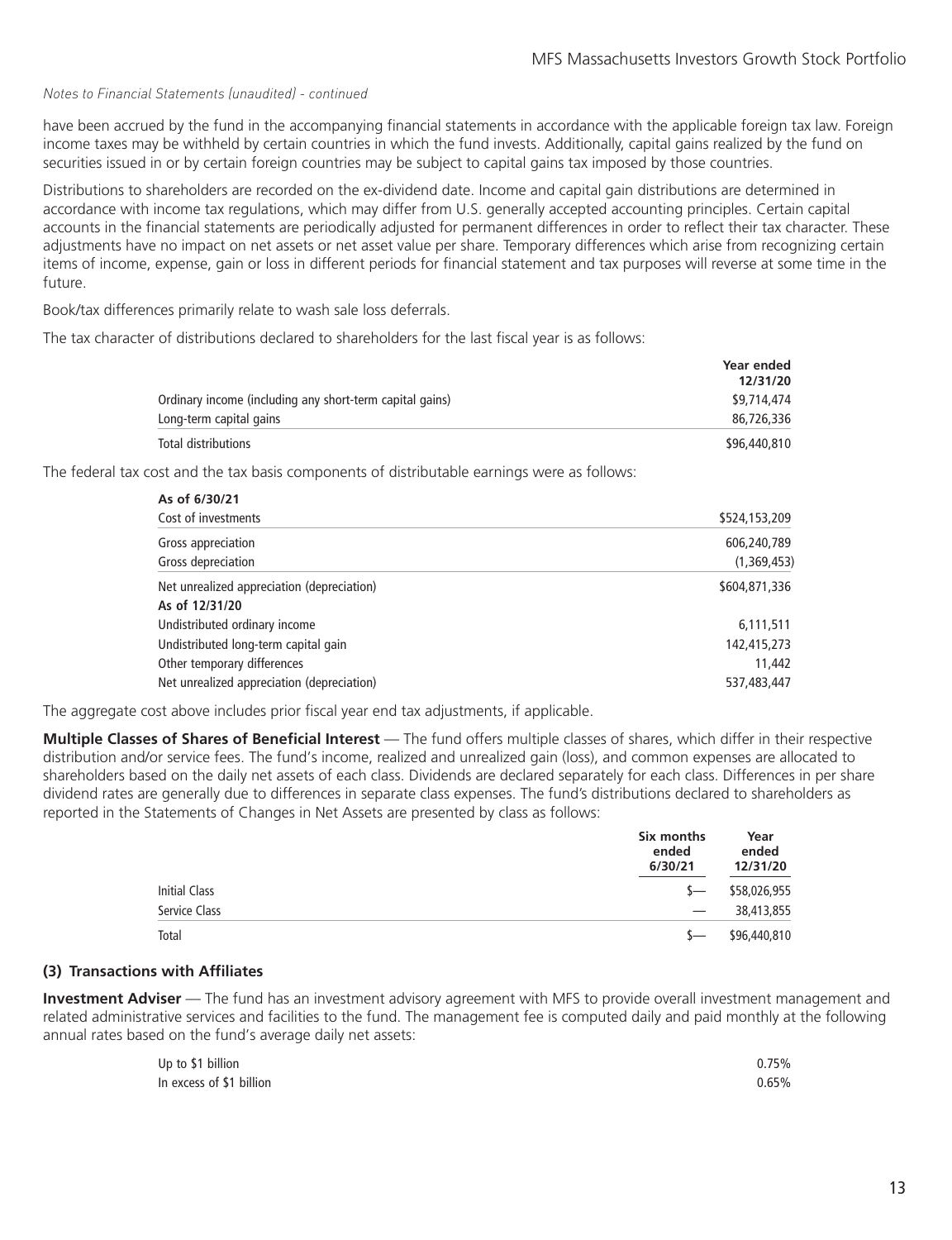#### *Notes to Financial Statements (unaudited) - continued*

MFS has agreed in writing to reduce its management fee by a specified amount if certain MFS mutual fund assets exceed thresholds agreed to by MFS and the fund's Board of Trustees. For the six months ended June 30, 2021, this management fee reduction amounted to \$64,683, which is included in the reduction of total expenses in the Statement of Operations. The management fee incurred for the six months ended June 30, 2021 was equivalent to an annual effective rate of 0.73% of the fund's average daily net assets.

The investment adviser has agreed in writing to pay a portion of the fund's total annual operating expenses, excluding interest, taxes, extraordinary expenses, brokerage and transaction costs, and investment-related expenses, such that total annual operating expenses do not exceed 0.82% of average daily net assets for the Initial Class shares and 1.07% of average daily net assets for the Service Class shares. This written agreement will continue until modified by the fund's Board of Trustees, but such agreement will continue at least until April 30, 2023. For the six months ended June 30, 2021, the fund's actual operating expenses did not exceed the limit and therefore, the investment adviser did not pay any portion of the fund's expenses related to this agreement.

**Distributor** — MFS Fund Distributors, Inc. (MFD), a wholly-owned subsidiary of MFS, is the distributor of shares of the fund. The Trustees have adopted a distribution plan for the Service Class shares pursuant to Rule 12b-1 under the Investment Company Act of 1940.

The fund's distribution plan provides that the fund will pay MFD distribution and/or service fees equal to 0.25% per annum of its average daily net assets attributable to Service Class shares as partial consideration for services performed and expenses incurred by MFD and financial intermediaries (including participating insurance companies that invest in the fund to fund variable annuity and variable life insurance contracts, sponsors of qualified retirement and pension plans that invest in the fund, and affiliates of these participating insurance companies and plan sponsors) in connection with the sale and distribution of the Service Class shares. MFD may subsequently pay all, or a portion, of the distribution and/or service fees to financial intermediaries.

**Shareholder Servicing Agent** — MFS Service Center, Inc. (MFSC), a wholly-owned subsidiary of MFS, receives a fee from the fund for its services as shareholder servicing agent. For the six months ended June 30, 2021, the fee was \$17,589, which equated to 0.0033% annually of the fund's average daily net assets. MFSC also receives reimbursement from the fund for out-of-pocket expenses paid by MFSC on behalf of the fund. For the six months ended June 30, 2021, these costs amounted to \$712.

**Administrator** — MFS provides certain financial, legal, shareholder communications, compliance, and other administrative services to the fund. Under an administrative services agreement, the fund reimburses MFS the costs incurred to provide these services. The fund is charged an annual fixed amount of \$17,500 plus a fee based on average daily net assets. The administrative services fee incurred for the six months ended June 30, 2021 was equivalent to an annual effective rate of 0.0138% of the fund's average daily net assets.

**Trustees' and Officers' Compensation** — The fund pays compensation to independent Trustees in the form of a retainer, attendance fees, and additional compensation to Board and Committee chairpersons. The fund does not pay compensation directly to Trustees or officers of the fund who are also officers of the investment adviser, all of whom receive remuneration from MFS for their services to the fund. Certain officers and Trustees of the fund are officers or directors of MFS, MFD, and MFSC.

**Other** — The fund invests in the MFS Institutional Money Market Portfolio which is managed by MFS and seeks current income consistent with preservation of capital and liquidity. This money market fund does not pay a management fee to MFS but does incur investment and operating costs.

The adviser has voluntarily undertaken to reimburse the fund from its own resources on a quarterly basis for the cost of investment research embedded in the cost of the fund's securities trades. This agreement may be rescinded at any time. For the six months ended June 30, 2021, this reimbursement amounted to \$15,151, which is included in "Other" income in the Statement of Operations.

### **(4) Portfolio Securities**

For the six months ended June 30, 2021, purchases and sales of investments, other than short-term obligations, aggregated \$97,215,937 and \$159,627,312, respectively.

### **(5) Shares of Beneficial Interest**

The fund's Declaration of Trust permits the Trustees to issue an unlimited number of full and fractional shares of beneficial interest. Transactions in fund shares were as follows: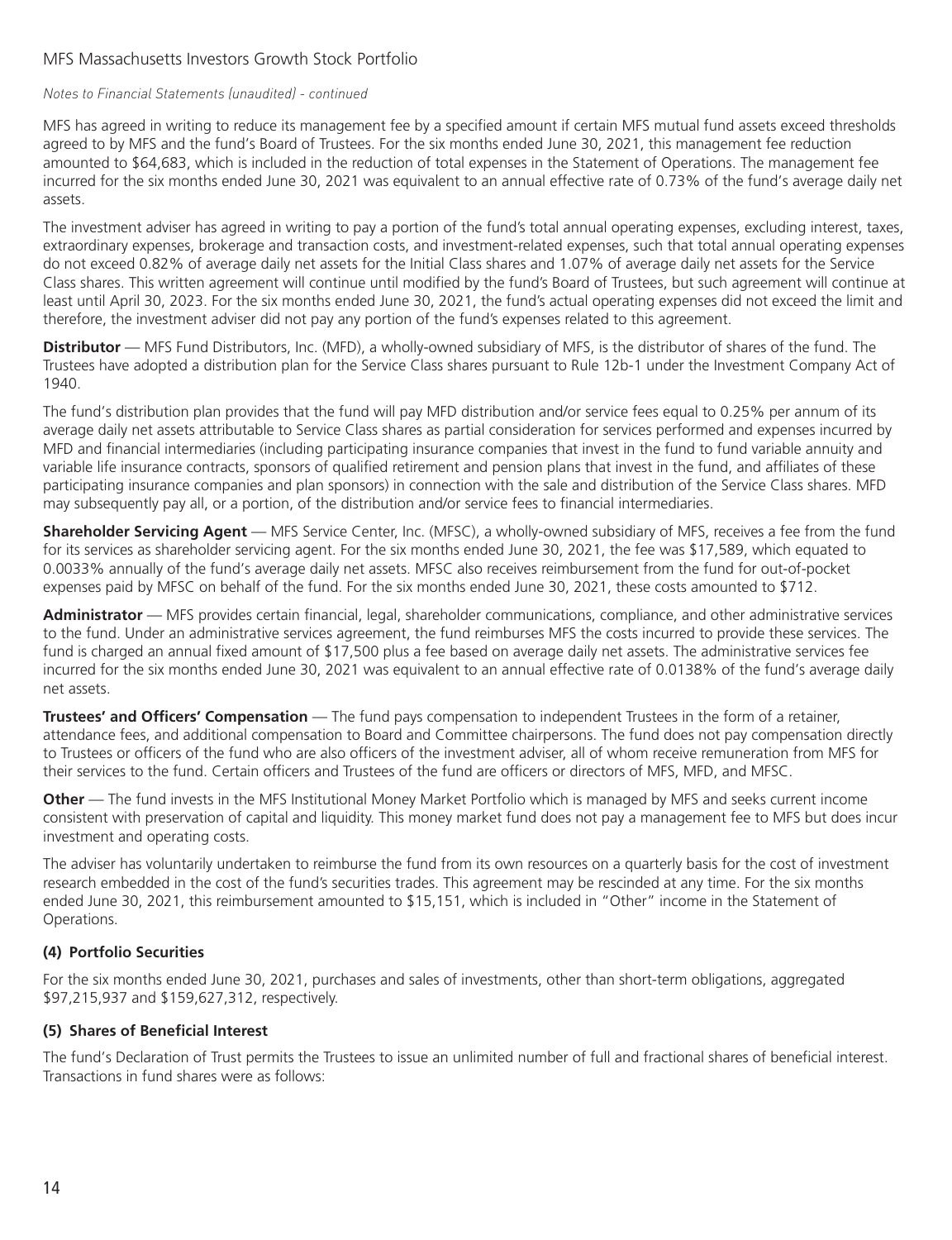#### *Notes to Financial Statements (unaudited) - continued*

|                                                                   |               | Six months ended<br>6/30/21 |               | Year ended<br>12/31/20 |  |
|-------------------------------------------------------------------|---------------|-----------------------------|---------------|------------------------|--|
|                                                                   | <b>Shares</b> | Amount                      | <b>Shares</b> | Amount                 |  |
| Shares sold                                                       |               |                             |               |                        |  |
| <b>Initial Class</b>                                              | 137,383       | \$3,673,721                 | 536,906       | \$11,499,519           |  |
| Service Class                                                     | 341,767       | 8,847,461                   | 1,322,375     | 28,371,478             |  |
|                                                                   | 479,150       | \$12,521,182                | 1,859,281     | \$39,870,997           |  |
| Shares issued to shareholders<br>in reinvestment of distributions |               |                             |               |                        |  |
| <b>Initial Class</b>                                              |               | \$—                         | 2,538,362     | \$58,026,955           |  |
| Service Class                                                     | —             | $\overline{\phantom{0}}$    | 1,705,766     | 38,413,855             |  |
|                                                                   |               | \$—                         | 4,244,128     | \$96,440,810           |  |
| Shares reacquired                                                 |               |                             |               |                        |  |
| <b>Initial Class</b>                                              | (1,672,176)   | \$(44, 165, 786)            | (4,205,948)   | \$(94, 166, 872)       |  |
| Service Class                                                     | (1,428,672)   | (36, 926, 044)              | (3,730,825)   | (82,621,190)           |  |
|                                                                   | (3, 100, 848) | \$ (81,091,830)             | (7,936,773)   | \$(176, 788, 062)      |  |
| Net change                                                        |               |                             |               |                        |  |
| Initial Class                                                     | (1,534,793)   | \$(40,492,065)              | (1, 130, 680) | \$(24, 640, 398)       |  |
| Service Class                                                     | (1,086,905)   | (28,078,583)                | (702, 684)    | (15, 835, 857)         |  |
|                                                                   | (2,621,698)   | \$(68, 570, 648)            | (1,833,364)   | \$(40, 476, 255)       |  |

# **(6) Line of Credit**

The fund and certain other funds managed by MFS participate in a \$1.25 billion unsecured committed line of credit of which \$1 billion is reserved for use by the fund and certain other MFS U.S. funds. The line of credit is provided by a syndicate of banks under a credit agreement. Borrowings may be made for temporary financing needs. Interest is charged to each fund, based on its borrowings, generally at a rate equal to the highest of one month LIBOR, the Federal Funds Effective Rate and the Overnight Bank Funding Rate, plus an agreed upon spread. A commitment fee, based on the average daily, unused portion of the committed line of credit, is allocated among the participating funds. In addition, the fund and other funds managed by MFS have established unsecured uncommitted borrowing arrangements with certain banks for temporary financing needs. Interest is charged to each fund, based on its borrowings, at rates equal to customary reference rates plus an agreed upon spread. For the six months ended June 30, 2021, the fund's commitment fee and interest expense were \$2,015 and \$0, respectively, and are included in "Miscellaneous" expense in the Statement of Operations.

#### **(7) Investments in Affiliated Issuers**

An affiliated issuer may be considered one in which the fund owns 5% or more of the outstanding voting securities, or a company which is under common control. For the purposes of this report, the following were affiliated issuers:

| <b>Affiliated Issuers</b>                          | <b>Beginning</b><br>Value | <b>Purchases</b> | <b>Sales</b><br><b>Proceeds</b> | <b>Realized</b><br>Gain<br>(Loss) | Change in<br><b>Unrealized</b><br>Appreciation<br>or<br><b>Depreciation</b> | <b>Ending</b><br>Value                      |
|----------------------------------------------------|---------------------------|------------------|---------------------------------|-----------------------------------|-----------------------------------------------------------------------------|---------------------------------------------|
| <b>MFS Institutional Money Market</b><br>Portfolio | \$8,618,176               | \$78,577,642     | \$83,334,808                    | s—                                | \$(1)                                                                       | \$3,861,009                                 |
| <b>Affiliated Issuers</b>                          |                           |                  |                                 |                                   | <b>Dividend</b><br>Income                                                   | <b>Capital Gain</b><br><b>Distributions</b> |
| MFS Institutional Money Market Portfolio           |                           |                  |                                 |                                   | \$1,675                                                                     | $S-$                                        |

### **(8) Impacts of COVID-19**

The pandemic related to the global spread of novel coronavirus disease (COVID-19), which was first detected in December 2019, has resulted in significant disruptions to global business activity and the global economy, as well as the economies of individual countries, the financial performance of individual companies and sectors, and the securities and commodities markets in general. Multiple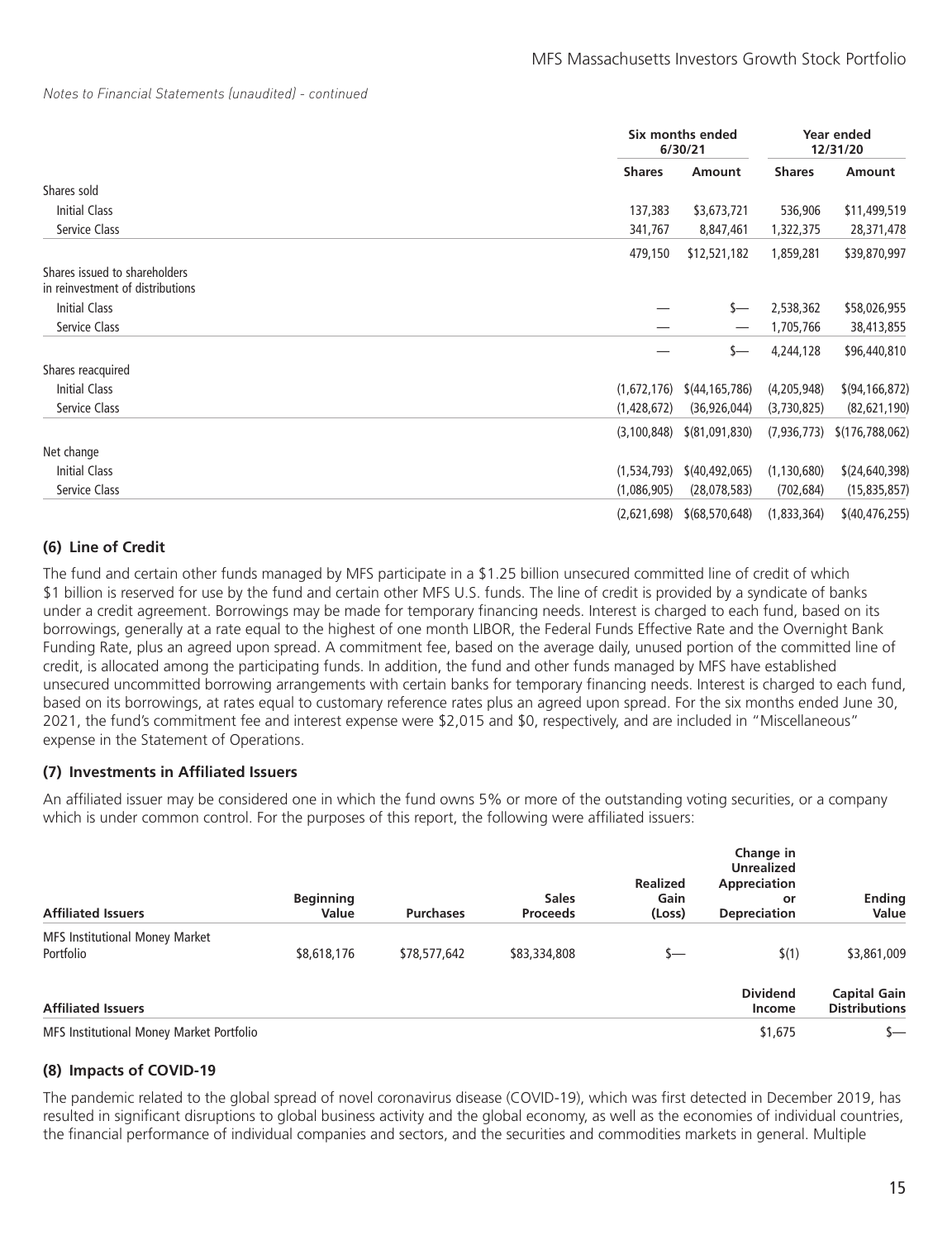### *Notes to Financial Statements (unaudited) - continued*

surges in cases globally, the availability and widespread adoption of vaccines, and the emergence of variant strains of the virus continue to create uncertainty as to the future and long-term impacts resulting from the pandemic including impacts to the prices and liquidity of the fund's investments and the fund's performance.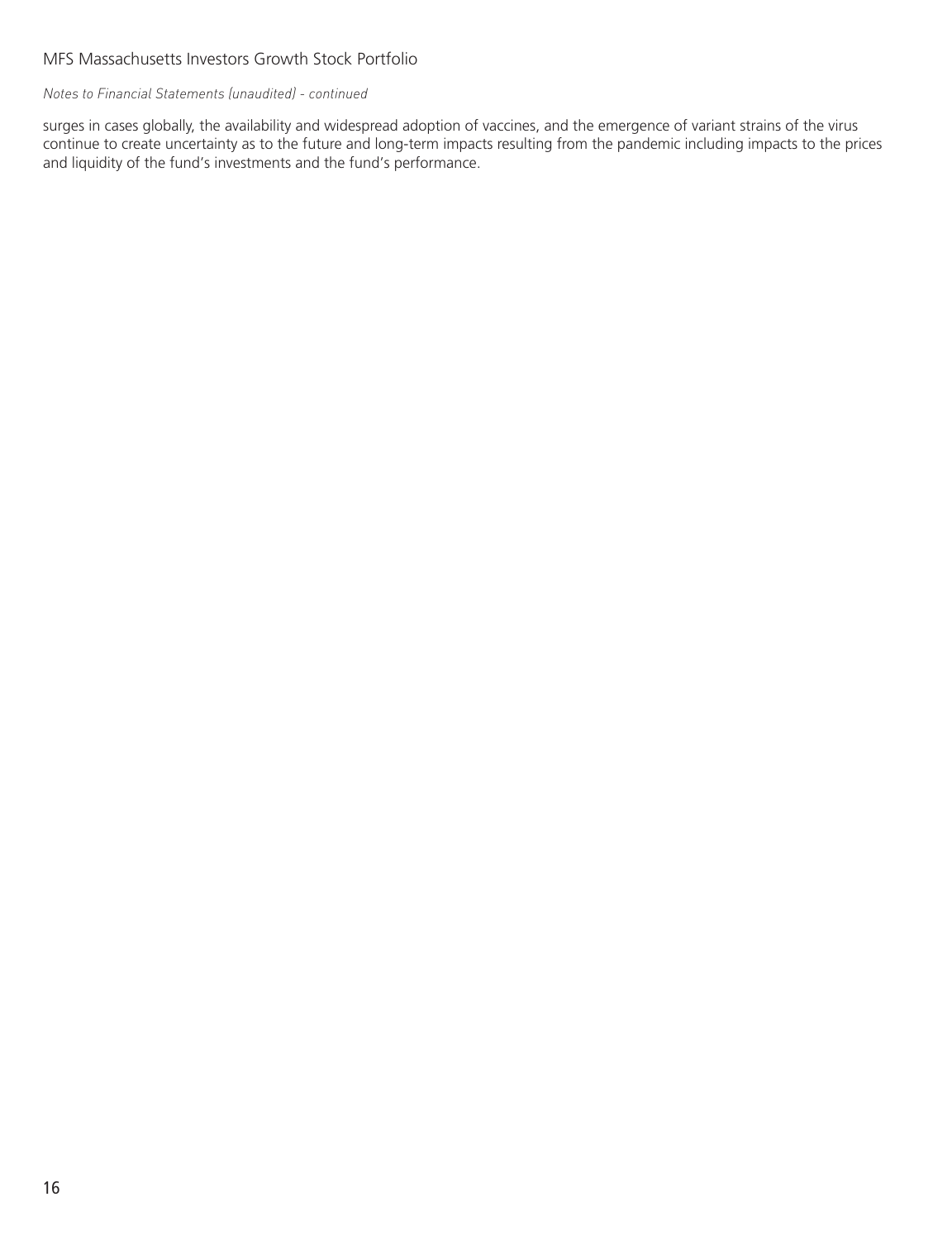# <span id="page-18-0"></span>**STATEMENT REGARDING LIQUIDITY RISK MANAGEMENT PROGRAM**

The fund has adopted and implemented a liquidity risk management program (the "Program") as required by Rule 22e-4 under the Investment Company Act of 1940, as amended. The fund's Board of Trustees (the "Board") has designated MFS as the administrator of the Program. The Program is reasonably designed to assess and manage the liquidity risk of the fund. Liquidity risk is the risk that the fund could not meet requests to redeem shares issued by the fund without significant dilution of remaining investors' interests.

MFS provided a written report to the Board for consideration at its April 2021 meeting that addressed the operation of the Program and provided an assessment of the adequacy and effectiveness of the Program during the period from January 1, 2020 to December 31, 2020 (the "Covered Period"). The report concluded that during the Covered Period the Program had operated effectively and had adequately and effectively been implemented to assess and manage the fund's liquidity risk. MFS also reported that there were no liquidity events that impacted the fund or its ability to timely meet redemptions without dilution to existing shareholders during the Covered Period.

There can be no assurance that the Program will achieve its objectives in the future. Further information on liquidity risk, and other principal risks to which an investment in the fund may be subject, can be found in the prospectus.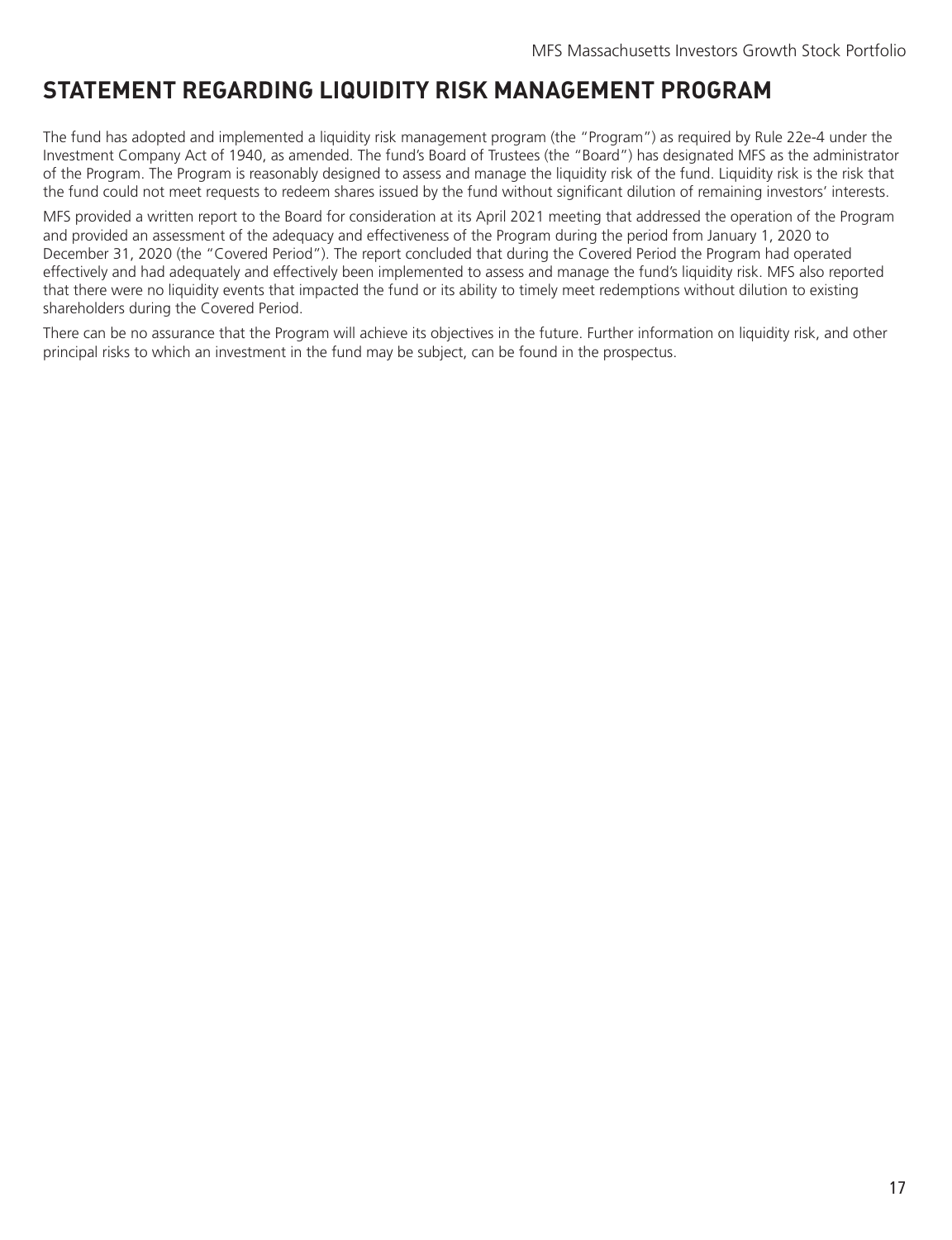# <span id="page-19-0"></span>PROXY VOTING POLICIES AND INFORMATION

MFS votes proxies on behalf of the fund pursuant to proxy voting policies and procedures that are available without charge, upon request, by calling 1-800-225-2606, by visiting *mfs.com/proxyvoting,* or by visiting the SEC's Web site at *http://www.sec.gov.*

Information regarding how the fund voted proxies relating to portfolio securities during the most recent twelve-month period ended June 30 is available by August 31 of each year without charge by visiting *mfs.com/proxyvoting,* or by visiting the SEC's Web site at *http://www.sec.gov.*

# QUARTERLY PORTFOLIO DISCLOSURE

The fund files a complete schedule of portfolio holdings with the SEC for the first and third quarters of each fiscal year as an exhibit to its reports on Form N-PORT. The fund's Form N-PORT reports are available on the SEC's Web site at *http://www.sec.gov*. A shareholder can obtain the portfolio holdings report for the first and third quarters of the fund's fiscal year at *mfs.com/vit2* by choosing the fund's name and then scrolling to the "Resources" section and clicking on the "Prospectus and Reports" tab.

# FURTHER INFORMATION

From time to time, MFS may post important information about the fund or the MFS Funds on the MFS Web site (*mfs.com*). This information is available at *https://www.mfs.com/announcements* or at *mfs.com/vit2* by choosing the fund's name and then scrolling to the "Resources" section and clicking on the "Announcements" tab, if any.

# INFORMATION ABOUT FUND CONTRACTS AND LEGAL CLAIMS

The fund has entered into contractual arrangements with an investment adviser, administrator, distributor, shareholder servicing agent, 529 program manager (if applicable), and custodian who each provide services to the fund. Unless expressly stated otherwise, shareholders are not parties to, or intended beneficiaries of these contractual arrangements, and these contractual arrangements are not intended to create any shareholder right to enforce them against the service providers or to seek any remedy under them against the service providers, either directly or on behalf of the fund.

Under the Trust's By-Laws and Declaration of Trust, any claims asserted against or on behalf of the MFS Funds, including claims against Trustees and Officers, must be brought in state and federal courts located within the Commonwealth of Massachusetts.